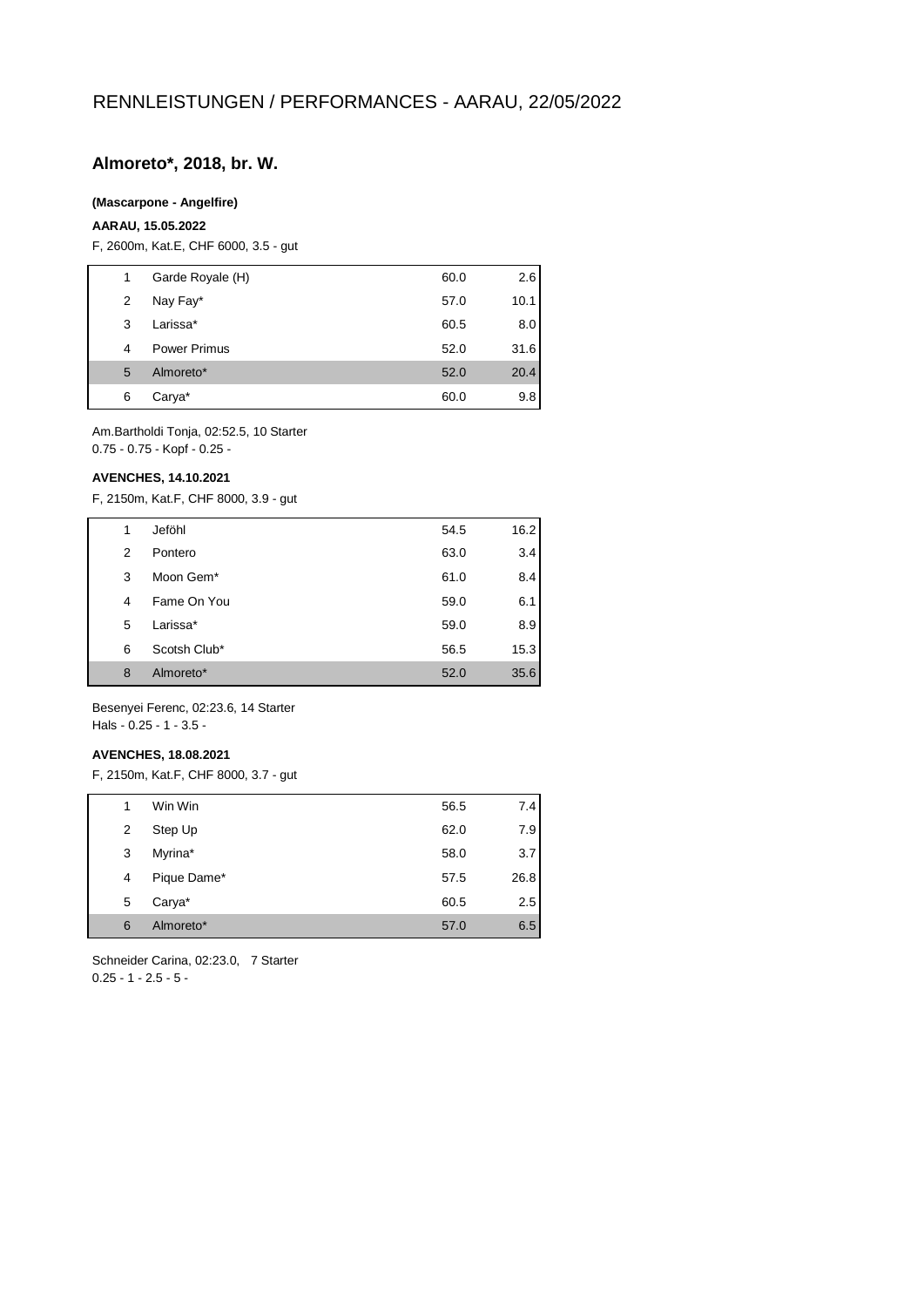## **Atlantico, 2014, br. W.**

## **(Aqlaam - Twelfth Night)**

#### **DIELSDORF, 08.05.2022**

F, 2300m, Kat.F, CHF 8000, 4.5 - weich

| 1 | Cri de Lope | 56.0 | 7.9  |
|---|-------------|------|------|
| 2 | Pontero     | 62.0 | 4.6  |
| 3 | Managua*    | 60.0 | 16.7 |
| 4 | Fiesta*     | 53.5 | 6.4  |
| 5 | Shamorin*   | 52.0 | 23.8 |
| 6 | Randolina*  | 54.5 | 15.3 |
| 8 | Atlantico   | 52.0 | 26.0 |

Am.Bartholdi Tonja, 02:38.0, 14 Starter Hals - 0.25 - k.K. - Hals -

### **ST. MORITZ, 13.02.2022**

Sk, 2700m, CHF 15000

| 1 | Vienna Woods     | 56.0 | 4.5 |
|---|------------------|------|-----|
| 2 | Sociopath        | 61.0 | 4.6 |
| 3 | Atlantico        | 55.0 | 7.7 |
| 4 | Turandot         | 60.0 | 4.1 |
| 5 | <b>Well Care</b> | 58.0 | 8.5 |

Walther Valeria Selina, 03:15.1, 6 Starter

3 - Weile - 9 - Weile

## **MAIENFELD, 10.10.2021**

F, 2650m, Kat.F, CHF 8000, 3 - gut

| 1             | <b>Well Care</b> | 52.0 | 10.3 |
|---------------|------------------|------|------|
| $\mathcal{P}$ | Ganador*         | 65.0 | 1.5  |
| 3             | Zarnia           | 64.5 | 3.2  |
| 4             | Weihegold        | 56.5 | 6.5  |
| 5             | Atlantico        | 52.5 | 4.2  |

Besenyei Ferenc, 02:58.7, 5 Starter Hals - 0.25 - 3 - 5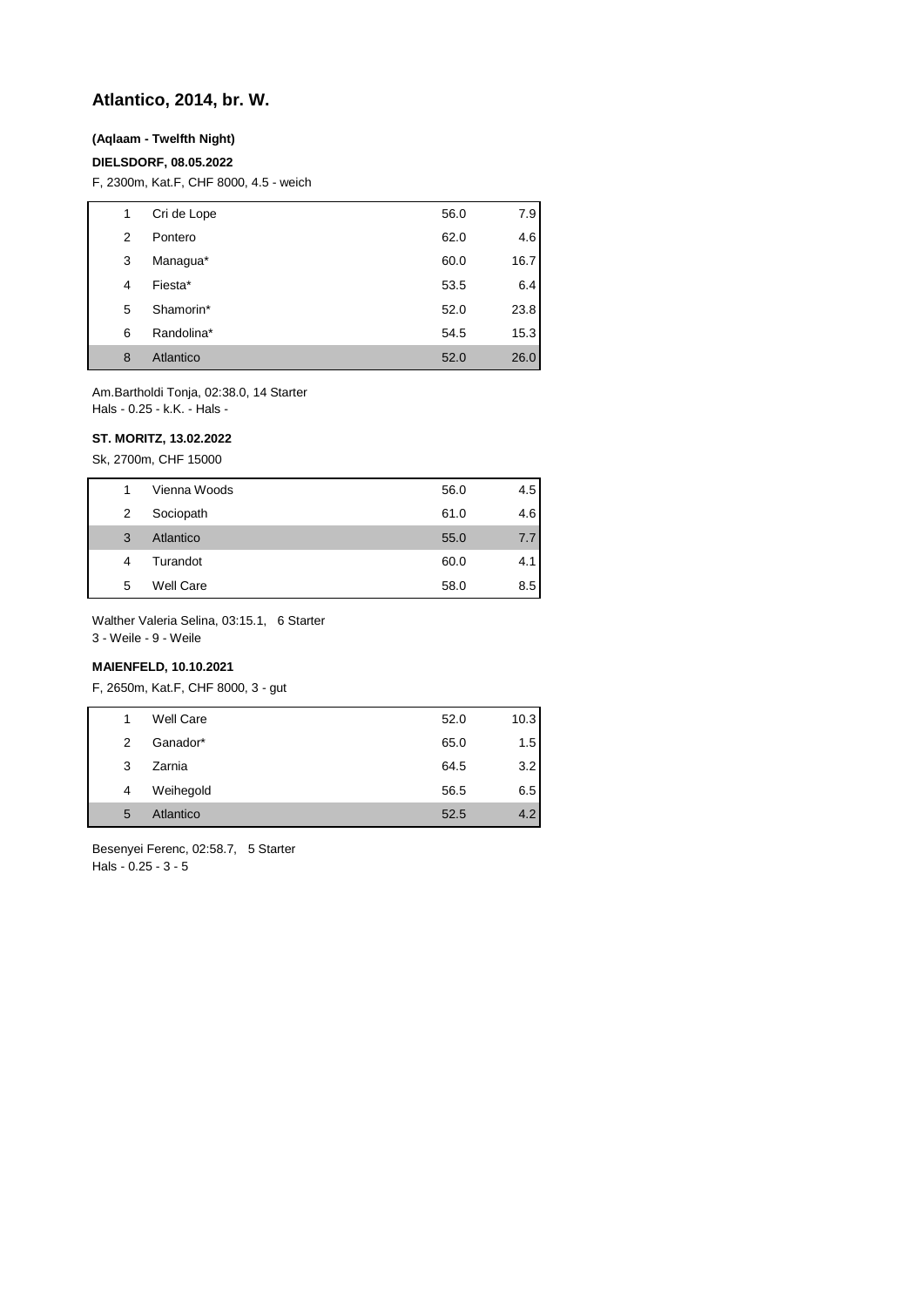## **Fleur d'Ipanema, 2013, F. St.**

#### **(Le Havre - Anthropologie)**

#### **DIELSDORF, 08.05.2022**

F, 2300m, Kat.E, CHF 9000, 4.5 - weich

| 1              | Enjoy Vijay     | 62.0 | 7.5  |
|----------------|-----------------|------|------|
| 2              | Tenorio         | 55.5 | 9.2  |
| 3              | Lorena*         | 52.0 | 13.8 |
| $\overline{4}$ | Fleur d'Ipanema | 52.0 | 13.6 |
| 5              | Hericourt       | 63.0 | 2.8  |
| 6              | Nick Cassedy    | 62.5 | 2.5  |

Zwahlen Karin, 02:33.0, 9 Starter 2 - Hals - Hals - 1 -

## **FRAUENFELD, 18.04.2022**

F, 2400m, Kat.E, CHF 8000, 4 - gut

| 1 | Hericourt         | 63.0 | 2.6 |
|---|-------------------|------|-----|
| 2 | Enjoy Vijay       | 59.0 | 4.5 |
| 3 | Vallee des Fleurs | 59.5 | 3.7 |
| 4 | Fleur d'Ipanema   | 58.5 | 8.2 |
| 5 | Lordino*          | 56.0 | 8.0 |
| 6 | Samurai           | 61.0 | 3.1 |

Am.Muntwyler Ella, , 6 Starter

## **AVENCHES, 13.04.2022**

F, 2150m, Kat.E, CHF 9000, 3.8 - gut

| 1 | Myrina*         | 54.5 | 7.9  |
|---|-----------------|------|------|
| 2 | Tenorio         | 61.5 | 12.3 |
| 3 | Scappato (H)    | 62.0 | 2.4  |
| 4 | Fleur d'Ipanema | 57.0 | 8.8  |
| 5 | Fairy Wish      | 57.5 | 23.2 |
| 6 | Lorena*         | 59.5 | 6.0  |

Guilbert Nicolas, 02:26.2, 10 Starter  $2 - 1.5 - 3.5 - 1 -$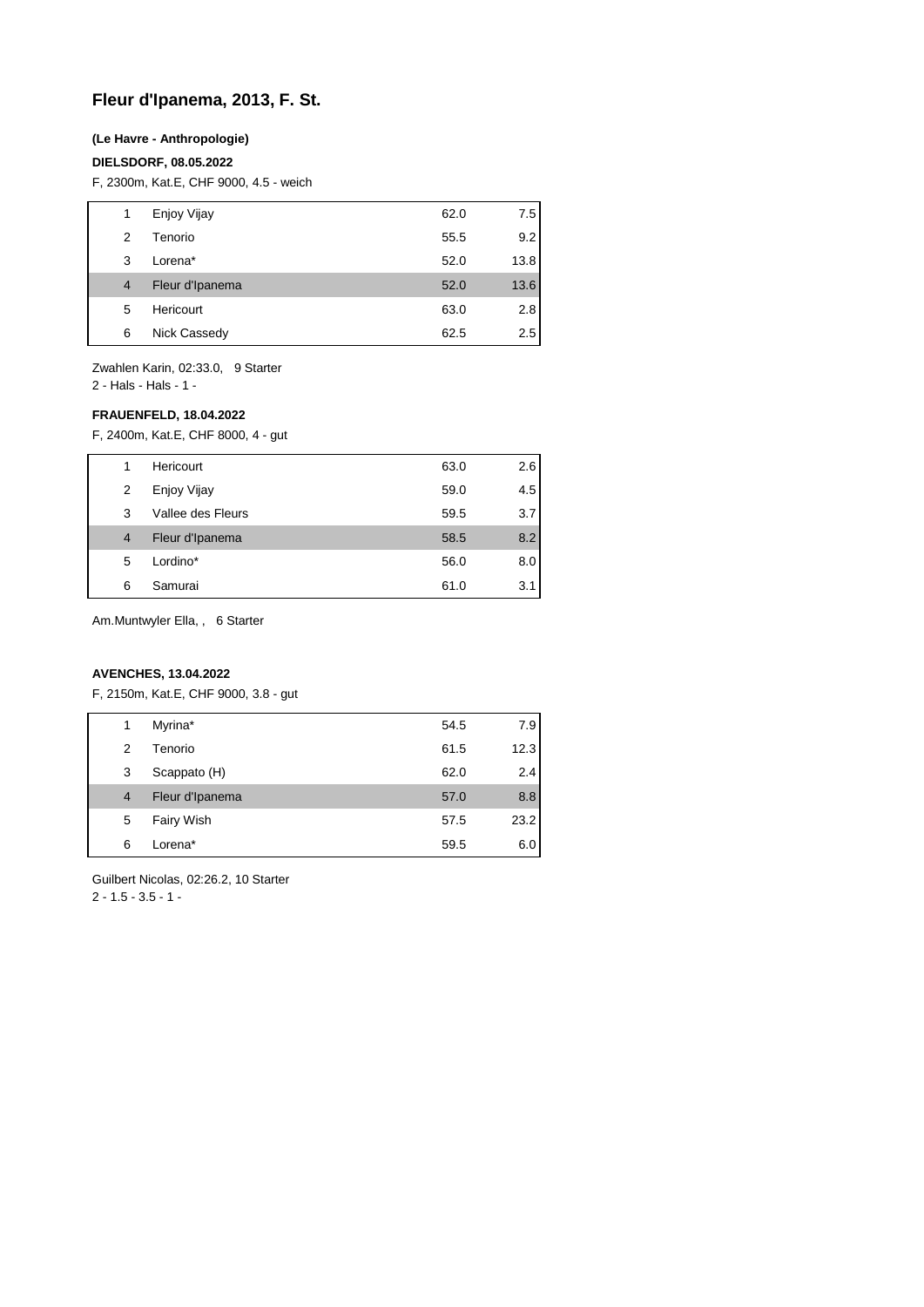## **Ganador\*, 2013, br. W.**

#### **(Molly Max - Gavita)**

#### **AARAU, 15.05.2022**

F, 2600m, Kat.E, CHF 6000, 3.5 - gut

| 1 | Garde Royale (H)    | 60.0 | 2.6  |
|---|---------------------|------|------|
| 2 | Nay Fay*            | 57.0 | 10.1 |
| 3 | Larissa*            | 60.5 | 8.0  |
| 4 | <b>Power Primus</b> | 52.0 | 31.6 |
| 5 | Almoreto*           | 52.0 | 20.4 |
| 6 | Carya*              | 60.0 | 9.8  |
| 7 | Ganador*            | 62.0 | 3.2  |

Am.Heller Naomi, 02:52.5, 10 Starter 0.75 - 0.75 - Kopf - 0.25 -

#### **AVENCHES, 13.04.2022**

F, 2150m, Kat.F, CHF 8000, 3.8 - gut

| 1 | Journey Flash | 61.0 | 4.6  |
|---|---------------|------|------|
| 2 | Jascarpone*   | 52.5 | 31.4 |
| 3 | Fiesta*       | 59.5 | 6.9  |
| 4 | Qadan         | 62.5 | 5.8  |
| 5 | Ganador*      | 60.0 | 3.3  |
| 6 | Randolina*    | 54.0 | 10.8 |

Am.Muntwyler Ella, 02:25.0, 10 Starter 2.5 - 0.25 - 0.75 - 2 -

## **MAIENFELD, 10.10.2021**

F, 2650m, Kat.F, CHF 8000, 3 - gut

| 1              | <b>Well Care</b> | 52.0 | 10.3 |
|----------------|------------------|------|------|
| $\overline{2}$ | Ganador*         | 65.0 | 1.5  |
| 3              | Zarnia           | 64.5 | 3.2  |
| 4              | Weihegold        | 56.5 | 6.5  |
| 5              | Atlantico        | 52.5 | 4.2  |

Lheureux Clément, 02:58.7, 5 Starter Hals - 0.25 - 3 - 5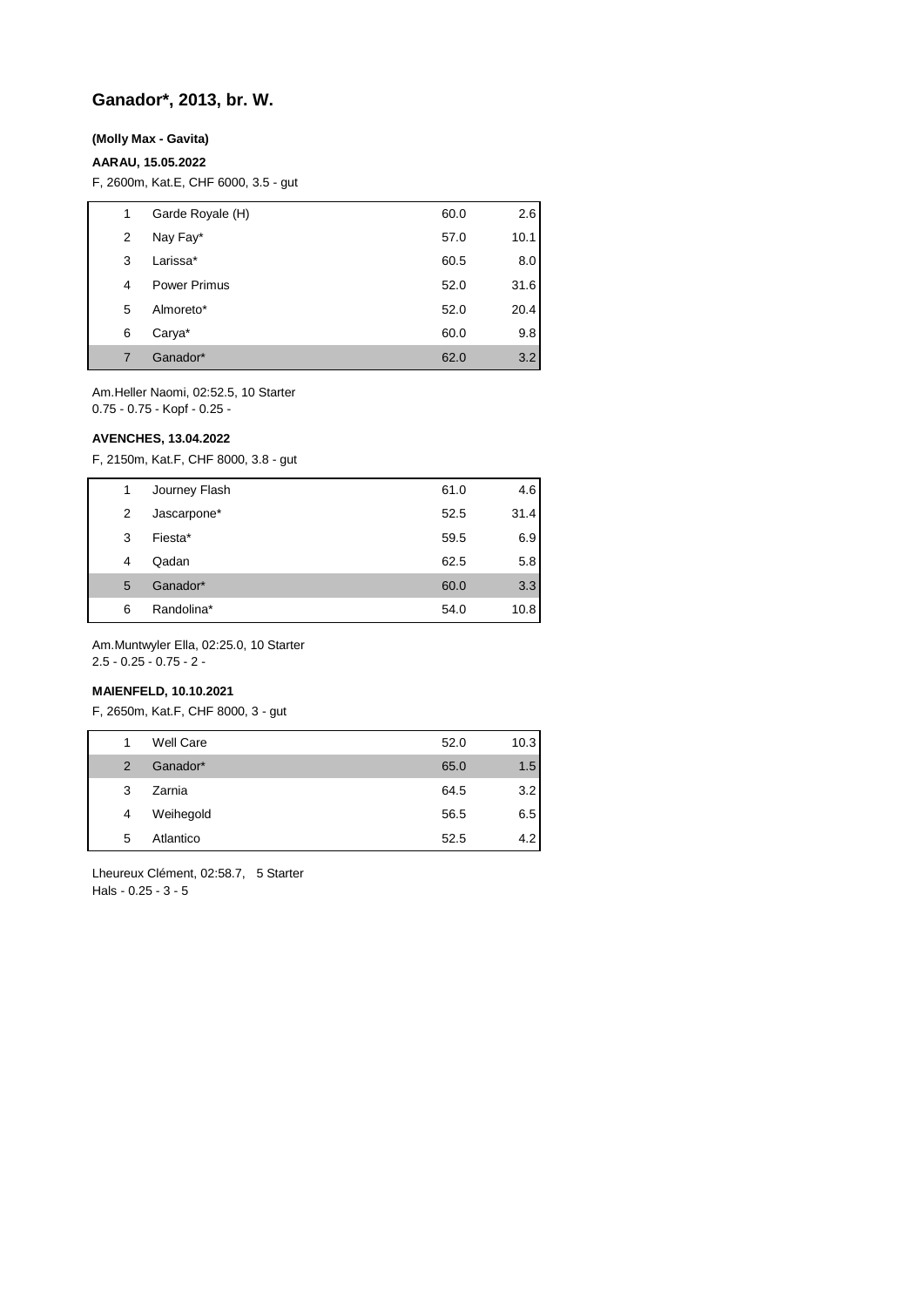# **Nay Fay\*, 2017, dbr. St.**

#### **(Mikhail Glinka - Nayfashion)**

## **AARAU, 15.05.2022**

F, 2600m, Kat.E, CHF 6000, 3.5 - gut

| 1 | Garde Royale (H)    | 60.0 | 2.6  |
|---|---------------------|------|------|
| 2 | Nay Fay*            | 57.0 | 10.1 |
| 3 | Larissa*            | 60.5 | 8.0  |
| 4 | <b>Power Primus</b> | 52.0 | 31.6 |
| 5 | Almoreto*           | 52.0 | 20.4 |
| 6 | Carya*              | 60.0 | 9.8  |

Zwahlen Karin, 02:52.5, 10 Starter 0.75 - 0.75 - Kopf - 0.25 -

#### **FRAUENFELD, 18.04.2022**

F, 1850m, Kat.F, CHF 7000, 4 - gut

| 6 | Carya*       | 60.5 |
|---|--------------|------|
| 5 | Nay Fay*     | 53.5 |
| 4 | Step Up      | 61.0 |
| 3 | Arrincton*   | 53.5 |
| 2 | Scotsh Club* | 55.0 |
| 1 | Giulietta*   | 54.5 |

Zwahlen Karin, , 11 Starter

## **AVENCHES, 14.10.2021**

F, 2150m, Kat.F, CHF 8000, 3.9 - gut

| 1 | Jeföhl       | 54.5 | 16.2 |
|---|--------------|------|------|
| 2 | Pontero      | 63.0 | 3.4  |
| 3 | Moon Gem*    | 61.0 | 8.4  |
| 4 | Fame On You  | 59.0 | 6.1  |
| 5 | Larissa*     | 59.0 | 8.9  |
| 6 | Scotsh Club* | 56.5 | 15.3 |
| 7 | Nay Fay*     | 53.5 | 35.4 |

Casanova Michaela, 02:23.6, 14 Starter Hals - 0.25 - 1 - 3.5 -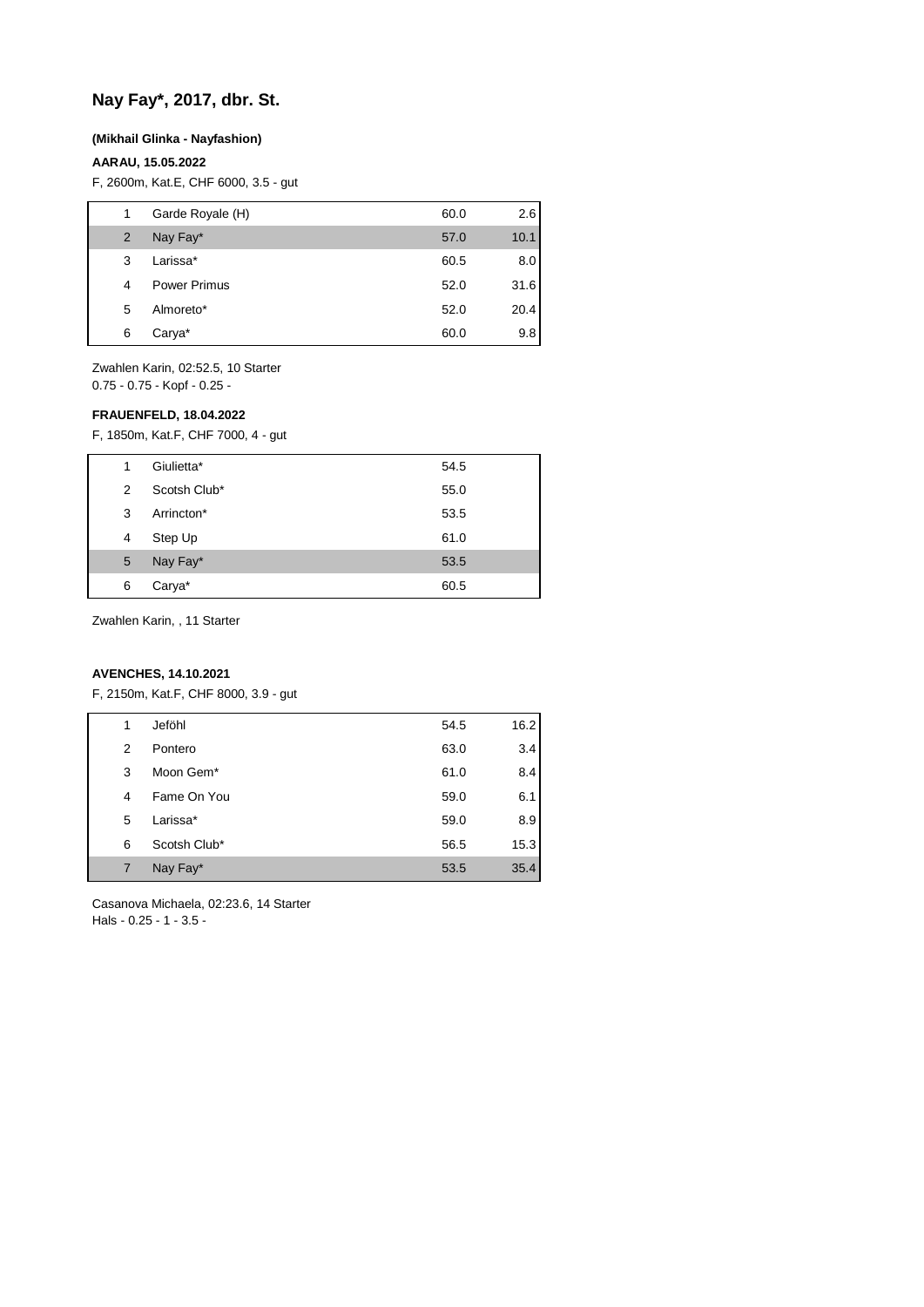## **Night Wave, 2018, Sch. W.**

#### **(Mastercraftsman - Spiritoftheunion)**

### **DIELSDORF, 24.10.2021**

F, 2300m, Kat.E, CHF 8000, 3.5 - gut

| 1 | Checkpoint*    | 61.0 | 9.6  |
|---|----------------|------|------|
| 2 | Scappato (H)   | 60.0 | 2.3  |
| 3 | Doncaster Rosa | 54.5 | 5.6  |
| 4 | Shooting       | 61.0 | 5.8  |
| 5 | Die Rakete     | 60.5 | 5.6  |
| 6 | Carya*         | 57.0 | 7.7  |
| 8 | Night Wave     | 54.5 | 10.6 |

Bürgin Tim, 02:30.8, 8 Starter

1 - Hals - 0.75 - Kopf -

## **AVENCHES, 18.08.2021**

F, 2150m, Kat.F, CHF 8000, 3.7 - gut

| 1 | Win Win     | 56.5 | 7.4  |
|---|-------------|------|------|
| 2 | Step Up     | 62.0 | 7.9  |
| 3 | Myrina*     | 58.0 | 3.7  |
| 4 | Pique Dame* | 57.5 | 26.8 |
| 5 | Carya*      | 60.5 | 2.5  |
| 6 | Almoreto*   | 57.0 | 6.5  |
| 7 | Night Wave  | 58.0 | 13.0 |
|   |             |      |      |

Bürgin Tim, 02:23.0, 7 Starter 0.25 - 1 - 2.5 - 5 -

#### **AVENCHES, 20.06.2021**

F, 1800m, Kat.F, CHF 8000, 3.6 - gut

| 1 | Larissa*      | 55.5 |
|---|---------------|------|
| 2 | Myrina*       | 57.5 |
| 3 | Step Up       | 60.0 |
| 4 | Albedo Effect | 55.0 |
| 5 | Scotsh Club*  | 59.0 |
| 6 | Night Wave    | 57.0 |

Schiergen Dennis, 01:58.8, 7 Starter 0.5 - Kopf - 2.5 - 1 -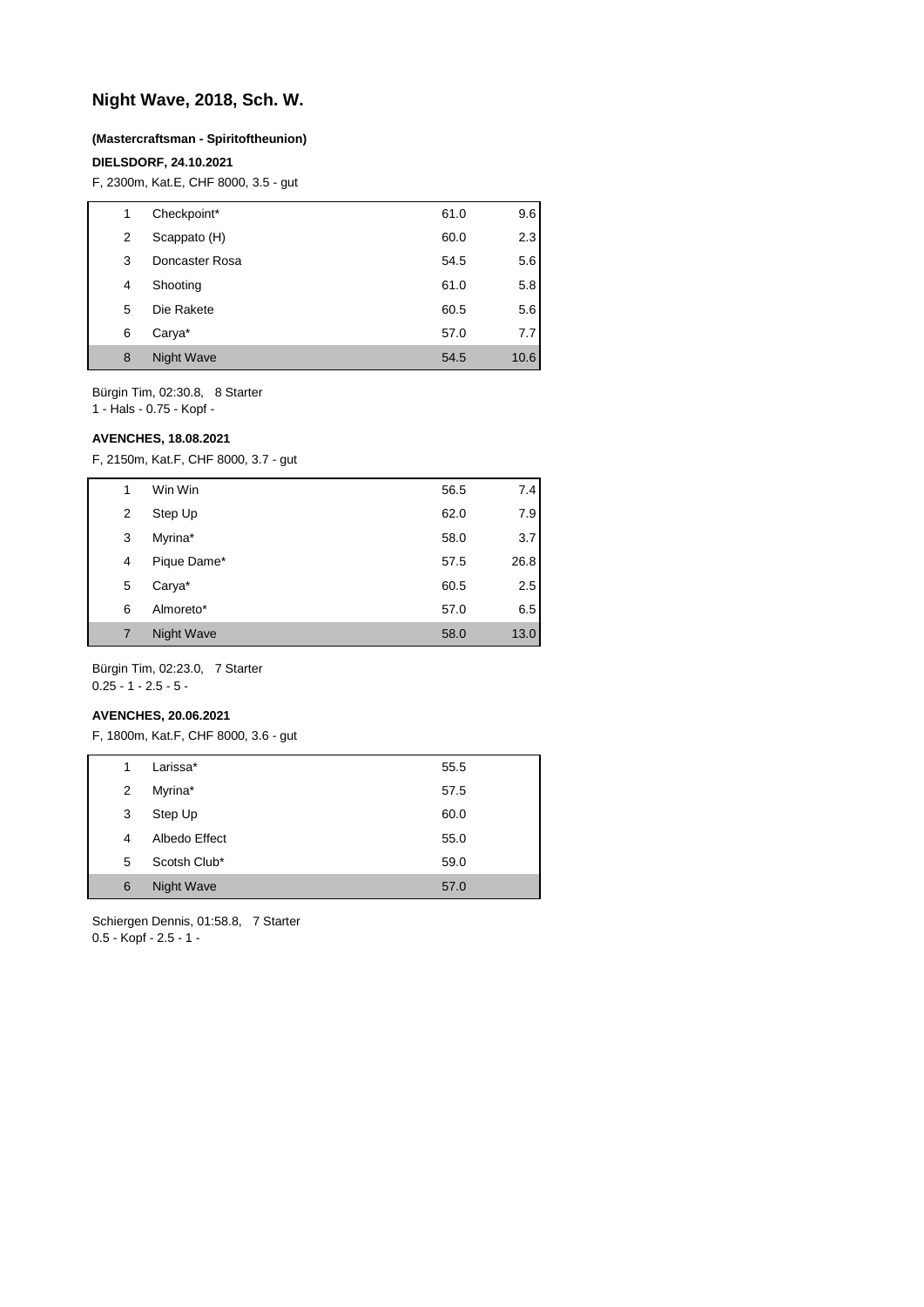## **Rappelle Moi\*, 2013, br. W.**

#### **(Slickly - Rafale Bere)**

#### **DIELSDORF, 08.05.2022**

F, 1800m, Kat.F, CHF 8000, 4.5 - weich

| 1 | Qadan                 | 60.0 | 12.2 |
|---|-----------------------|------|------|
| 2 | Xenon                 | 54.0 | 52.2 |
| 3 | Moon Gem <sup>*</sup> | 59.0 | 10.5 |
| 4 | South Carolina        | 55.5 | 15.0 |
| 5 | Jazou*                | 56.5 | 5.4  |
| 6 | Jashiba*              | 55.5 | 13.9 |
| 9 | Rappelle Moi*         | 54.0 | 38.7 |

Am.Kessler Nadja, 01:54.5, 13 Starter 0.75 - 1.75 - 1.75 - Kopf -

#### **AVENCHES, 18.09.2021**

F, 1600m, Kat.F, CHF 8000, 3.9 - gut

| 1 | Step Up          | 60.0 | 2.5  |
|---|------------------|------|------|
| 2 | Ophelia          | 53.5 | 19.8 |
| 3 | Warega           | 56.5 | 8.8  |
| 4 | Dancing Diamond* | 53.5 | 8.9  |
| 5 | Myrina*          | 58.5 | 5.5  |
| 6 | Zarnia           | 58.5 | 21.1 |
|   | Rappelle Moi*    | 54.0 | 30.6 |

Am.Kessler Nadja, 01:40.7, 10 Starter 2 - 0.75 - k.K. - Kopf -

#### **FRAUENFELD, 05.09.2021**

F, 1850m, Kat.F, CHF 8000, 4 - gut

| 1 | Archi Pink    | 58.0 | 5.0  |
|---|---------------|------|------|
| 2 | Step Up       | 58.5 | 5.5  |
| 3 | Warega        | 55.5 | 15.9 |
| 4 | Scotsh Club*  | 58.5 | 5.0  |
| 5 | Journey Flash | 61.0 | 6.0  |
| 6 | Jeföhl        | 59.5 | 6.3  |
| 7 | Rappelle Moi* | 54.0 | 14.3 |

Am.Kessler Nadja, 01:59.8, 10 Starter Kopf - k.K. - 1.5 - 0.75 -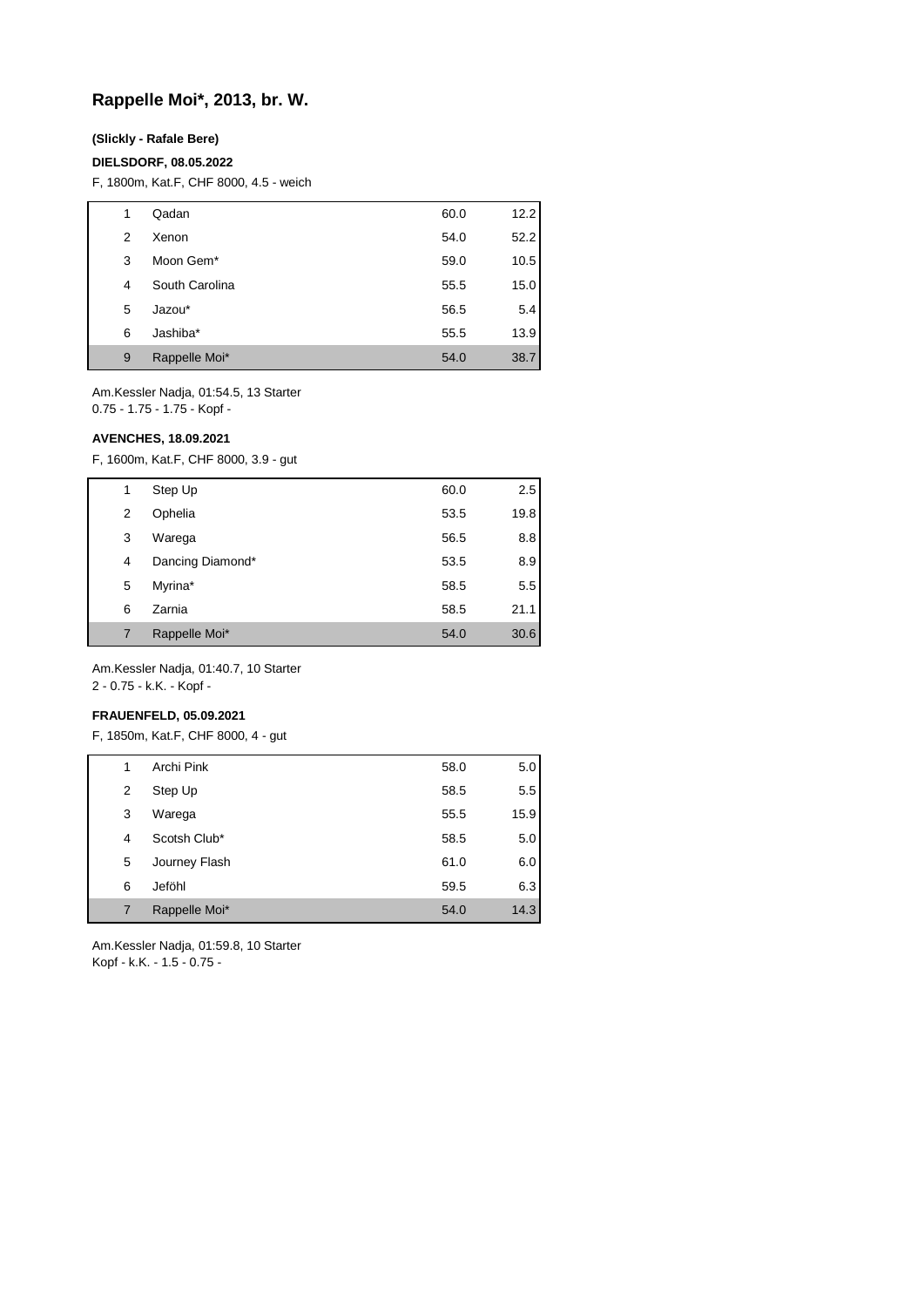# **River Bird\*, 2017, br. St.**

#### **(Zanzibari - Andrina)**

#### **DIELSDORF, 08.05.2022**

F, 2300m, Kat.F, CHF 8000, 4.5 - weich

| 1  | Cri de Lope | 56.0 | 7.9  |
|----|-------------|------|------|
| 2  | Pontero     | 62.0 | 4.6  |
| 3  | Managua*    | 60.0 | 16.7 |
| 4  | Fiesta*     | 53.5 | 6.4  |
| 5  | Shamorin*   | 52.0 | 23.8 |
| 6  | Randolina*  | 54.5 | 15.3 |
| 14 | River Bird* | 57.5 | 9.0  |

Bürgin Tim, 02:38.0, 14 Starter Hals - 0.25 - k.K. - Hals -

#### **Frankreich - Deauville, 20.12.2021**

F, 2500m, Kat.E, EUR 14000

5 River Bird\*

Piccone Tony

#### **Frankreich - Pornichet , 09.12.2021**

F, 2400m, Kat.E, EUR 15000

10 River Bird\*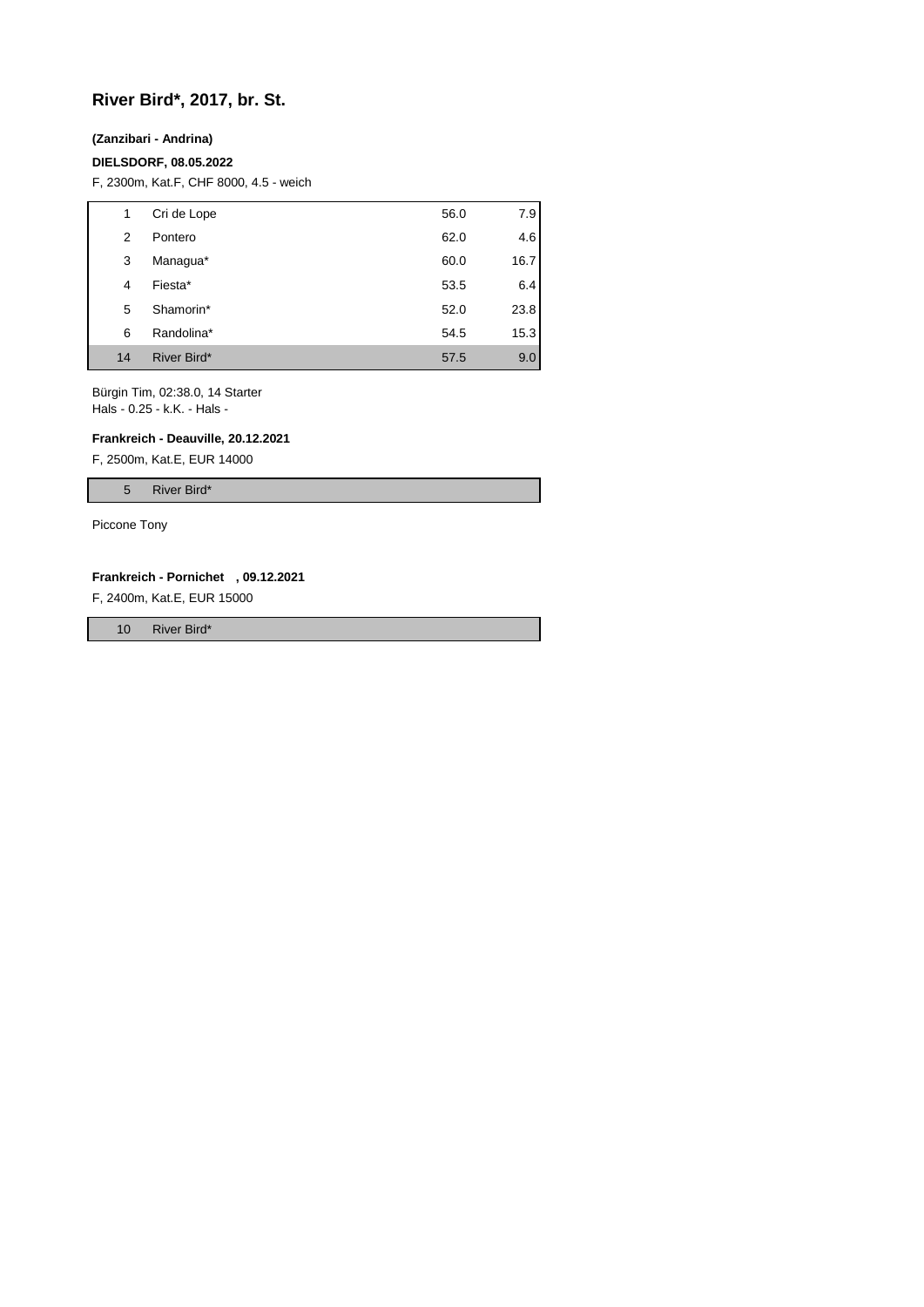# **Sabayonne\*, 2016, F. St.**

#### **(Mascarpone - Sunayana)**

## **AARAU, 15.05.2022**

F, 2600m, Kat.E, CHF 6000, 3.5 - gut

| 1 | Garde Royale (H)    | 60.0 | 2.6  |
|---|---------------------|------|------|
| 2 | Nay Fay*            | 57.0 | 10.1 |
| 3 | Larissa*            | 60.5 | 8.0  |
| 4 | <b>Power Primus</b> | 52.0 | 31.6 |
| 5 | Almoreto*           | 52.0 | 20.4 |
| 6 | Carya*              | 60.0 | 9.8  |
| 8 | Sabayonne*          | 52.0 | 28.0 |

Schoch Cheryl, 02:52.5, 10 Starter 0.75 - 0.75 - Kopf - 0.25 -

#### **FRAUENFELD, 18.04.2022**

F, 1850m, Kat.F, CHF 7000, 4 - gut

| 1 | Giulietta*   | 54.5 |
|---|--------------|------|
| 2 | Scotsh Club* | 55.0 |
| 3 | Arrincton*   | 53.5 |
| 4 | Step Up      | 61.0 |
| 5 | Nay Fay*     | 53.5 |
| 6 | Carya*       | 60.5 |
| 9 | Sabayonne*   | 52.5 |
|   |              |      |

Schoch Cheryl, , 11 Starter

## **AVENCHES, 14.10.2021**

F, 2150m, Kat.F, CHF 8000, 3.9 - gut

| 1 | Jeföhl                | 54.5 | 16.2 |
|---|-----------------------|------|------|
| 2 | Pontero               | 63.0 | 3.4  |
| 3 | Moon Gem <sup>*</sup> | 61.0 | 8.4  |
| 4 | Fame On You           | 59.0 | 6.1  |
| 5 | Larissa*              | 59.0 | 8.9  |
| 6 | Scotsh Club*          | 56.5 | 15.3 |
| 9 | Sabayonne*            | 54.5 | 33.2 |

Burger Nadia, 02:23.6, 14 Starter Hals - 0.25 - 1 - 3.5 -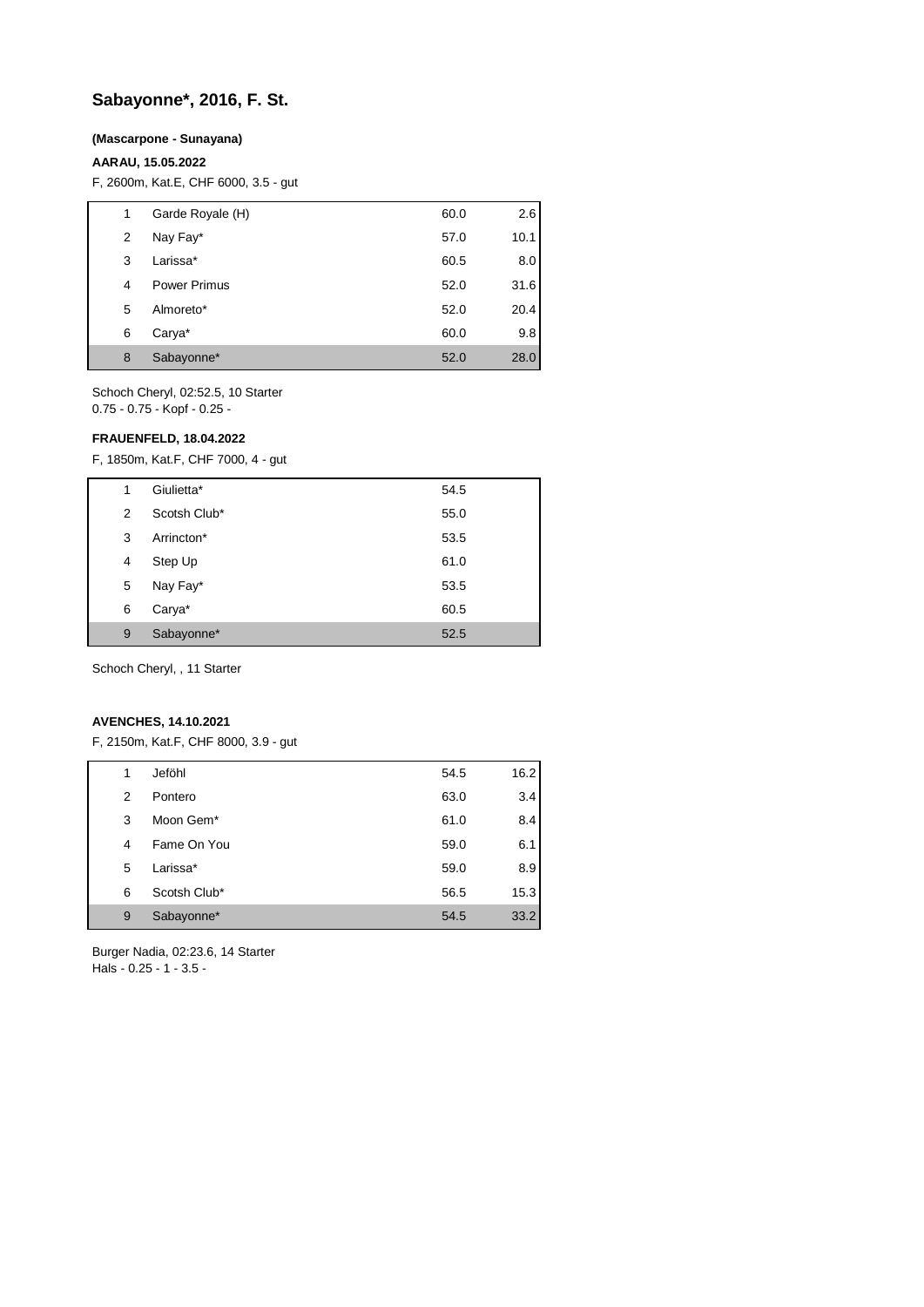# **Al Cuarto, 2016, br. W.**

## **(Nicaron - Vie Ta Vie)**

### **AARAU, 15.05.2022**

S, 3600m, CHF 7000, 3.5 - gut

| 1 | <b>Baraclaas</b>    | 73.0 | 2.9 |
|---|---------------------|------|-----|
| 2 | Eleganza            | 67.5 | 9.1 |
| 3 | Al Cuarto           | 69.0 | 1.9 |
| 4 | <b>Silver Craft</b> | 70.0 | 4.3 |
| 5 | Green Saint         | 69.0 | 4.1 |

Langmeier Jürg, 04:38.4, 5 Starter K.K. - 5 - 5 - Weile

#### **Frankreich - Fontainebleau, 02.04.2022**

C, 6000m, EUR 48000

5 Al Cuarto

#### **Frankreich - Fontainebleau, 17.02.2022**

C, 4600m, EUR 41000

1 Al Cuarto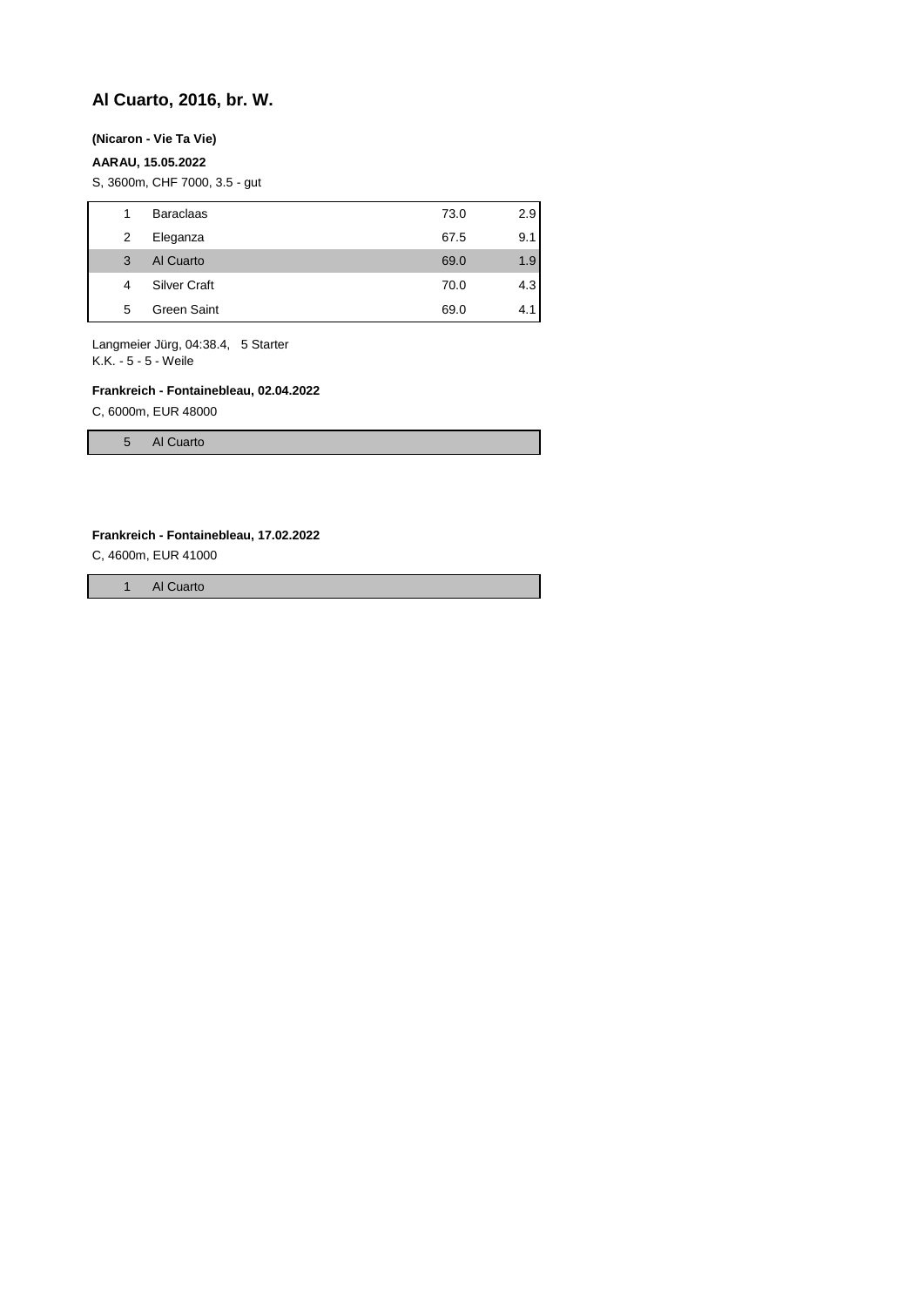## **Alva, 2015, dbr. W.**

#### **(Black Sam Bellamy - Alyana)**

## **FRAUENFELD, 18.04.2022**

F, 3100m, Kat.E, CHF 7000, 4 - gut

| 1 | Candalex         | 62.0 | 3.2 |
|---|------------------|------|-----|
| 2 | Feux de Bois (H) | 60.0 | 9.7 |
| 3 | <b>Baraclaas</b> | 64.0 | 3.9 |
| 4 | Garde Royale (H) | 65.0 | 2.2 |
| 5 | Eleganza         | 61.5 | 9.5 |
| 6 | Alva             | 61.0 | 9.8 |
|   |                  |      |     |

Schneider Carina, , 7 Starter

## **DIELSDORF, 24.10.2021**

S, 3750m, CHF 8000, 3.5 - gut

| 1 | Garde Royale (H)      | 64.0 | 2.1 |
|---|-----------------------|------|-----|
| 2 | <b>Silver Craft</b>   | 69.0 | 4.7 |
| 3 | <b>Raffles Rose</b>   | 71.0 | 5.3 |
| 4 | Etoile des Vernes (H) | 64.5 | 2.4 |
| 5 | Alva                  | 66.0 | 6.1 |

Schneider Carina, 04:40.9, 5 Starter 0.5 - 0.75 - Kopf - 6

### **MAIENFELD, 10.10.2021**

C, 4800m, CHF 20000, 3 - gut

| 1 | Beaumar (H)     | 67.0 | 2.3 |
|---|-----------------|------|-----|
| 2 | Gordon Pym (H)  | 68.0 | 3.0 |
| 3 | Alva            | 66.0 | 5.5 |
| 4 | Contre Tous (H) | 67.0 | 3.0 |
| 5 | Persian Doll    | 65.5 | 5.9 |
|   |                 |      |     |

Schneider Carina, 07:19.9, 5 Starter Kopf - 0.75 - Hals - Weile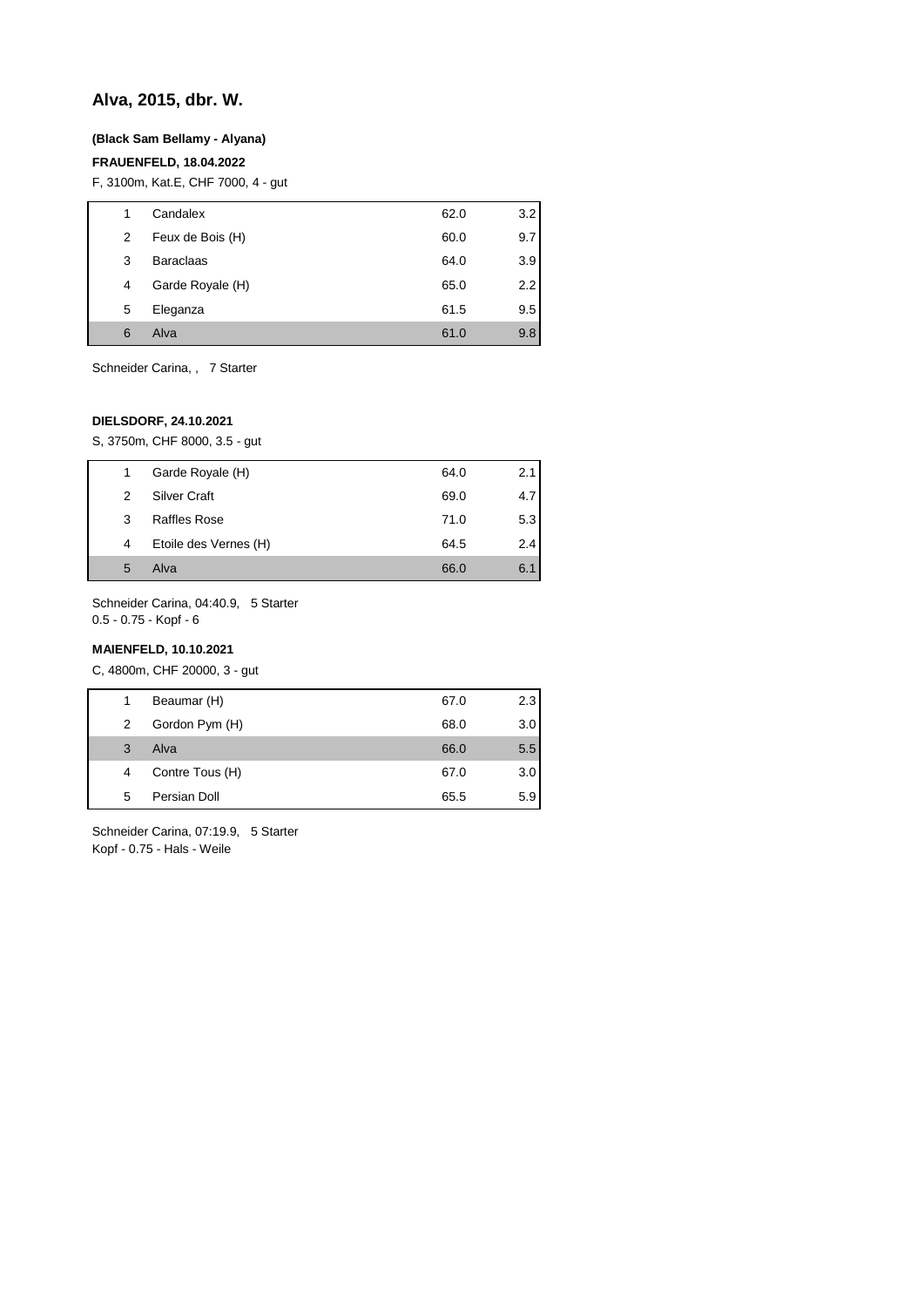## **Bornasco, 2016, br. W.**

## **(Nathaniel - Tamathea)**

## **MAIENFELD, 10.10.2021**

S, 3850m, CHF 10000, 3 - gut

| 1             | <b>Baraclaas</b> | 72.0 | 2.2 |
|---------------|------------------|------|-----|
| $\mathcal{P}$ | <b>Bornasco</b>  | 69.0 | 3.3 |
| 3             | Green Saint      | 69.0 | 3.0 |
| 4             | Manolo           | 68.0 | 4.8 |

Langmeier Jürg, 04:55.0, 5 Starter 6 - Weile - Weile

## **MAIENFELD, 03.10.2021**

C, 4200m, CHF 10000, 2.5 - fest

| 1             | Beaumar (H)     | 67.0 | 2.3 |
|---------------|-----------------|------|-----|
| $\mathcal{P}$ | <b>Bornasco</b> | 69.0 | 3.5 |
| 3             | Gordon Pym (H)  | 69.0 | 2.5 |
| 4             | Alva            | 67.0 | 5.9 |
| 5             | Persian Doll    | 67.5 | 5.9 |

Am.Tett Frederick, 06:20.3, 5 Starter 0.25 - 3 - Hals - Weile

#### **Italien - Merano, 05.09.2021**

C, 3500m, EUR 5000

|  |  |  | sco<br>- |
|--|--|--|----------|
|--|--|--|----------|

Am.Tett Frederick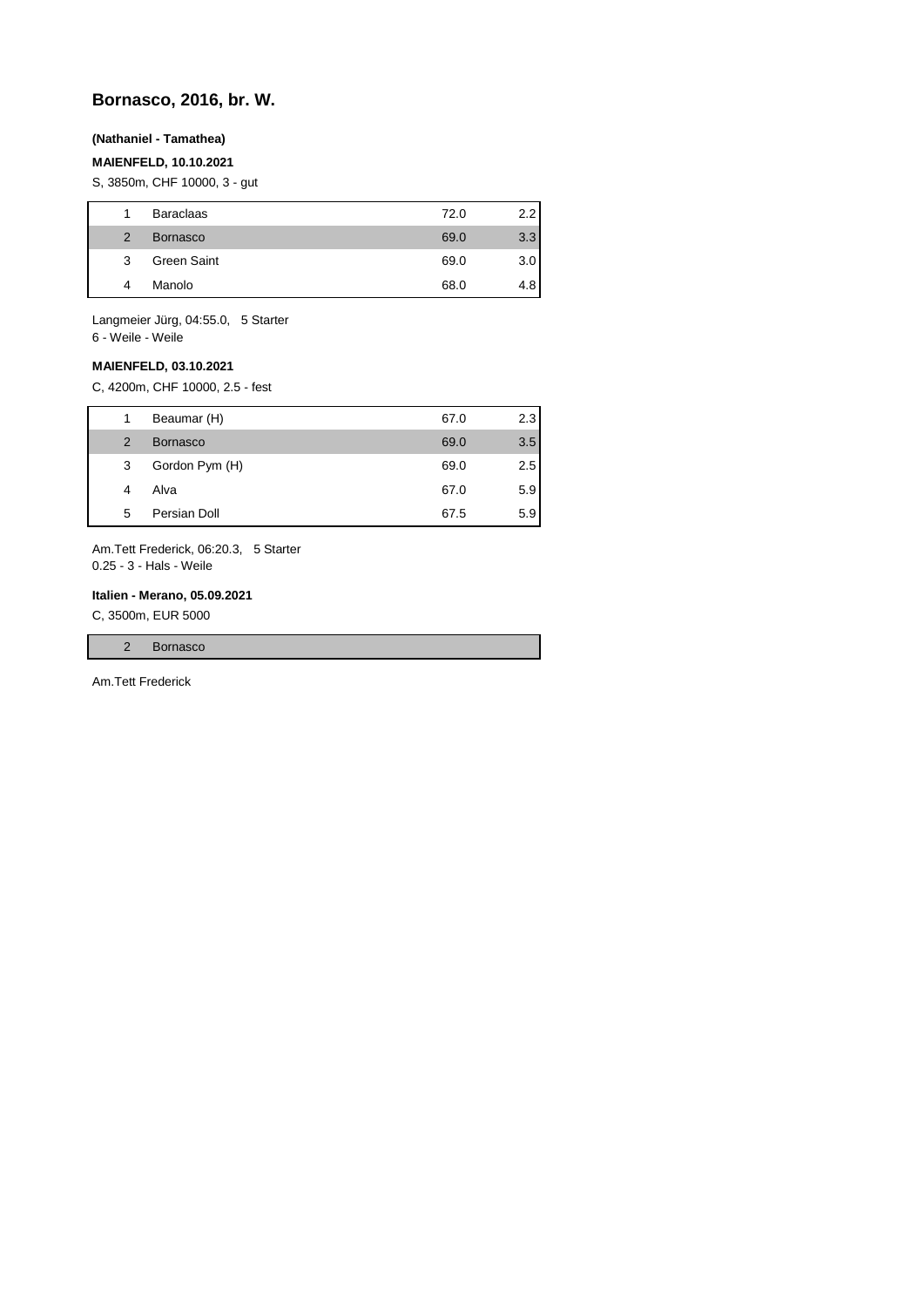## **Eleganza, 2016, br. St.**

## **(Hurricane Cat - Formerly)**

## **AARAU, 15.05.2022**

S, 3600m, CHF 7000, 3.5 - gut

| 1 | <b>Baraclaas</b>    | 73.0 | 2.9 |
|---|---------------------|------|-----|
| 2 | Eleganza            | 67.5 | 9.1 |
| 3 | Al Cuarto           | 69.0 | 1.9 |
| 4 | <b>Silver Craft</b> | 70.0 | 4.3 |
| 5 | Green Saint         | 69.0 | 4.  |

Mescam Damien, 04:38.4, 5 Starter K.K. - 5 - 5 - Weile

## **FRAUENFELD, 18.04.2022**

F, 3100m, Kat.E, CHF 7000, 4 - gut

| 1 | Candalex         | 62.0 | 3.2 |
|---|------------------|------|-----|
| 2 | Feux de Bois (H) | 60.0 | 9.7 |
| 3 | <b>Baraclaas</b> | 64.0 | 3.9 |
| 4 | Garde Royale (H) | 65.0 | 2.2 |
| 5 | Eleganza         | 61.5 | 9.5 |
| 6 | Alva             | 61.0 | 9.8 |
|   |                  |      |     |

Zwahlen Karin, , 7 Starter

### **AARAU, 29.08.2021**

F, 2600m, Kat.F, CHF 7000, 4 - gut

| 1 | Garde Royale (H)    | 52.0 | 4.5  |
|---|---------------------|------|------|
| 2 | Ganador*            | 62.0 | 1.8  |
| 3 | Eleganza            | 54.5 | 4.3  |
| 4 | Atlantico           | 57.0 | 7.3  |
| 5 | Nay Fay*            | 58.5 | 7.1  |
| 6 | <b>Power Primus</b> | 55.0 | 11.2 |

Zwahlen Karin, 02:54.7, 7 Starter 1.25 - 1 - 0.5 - 2.5 -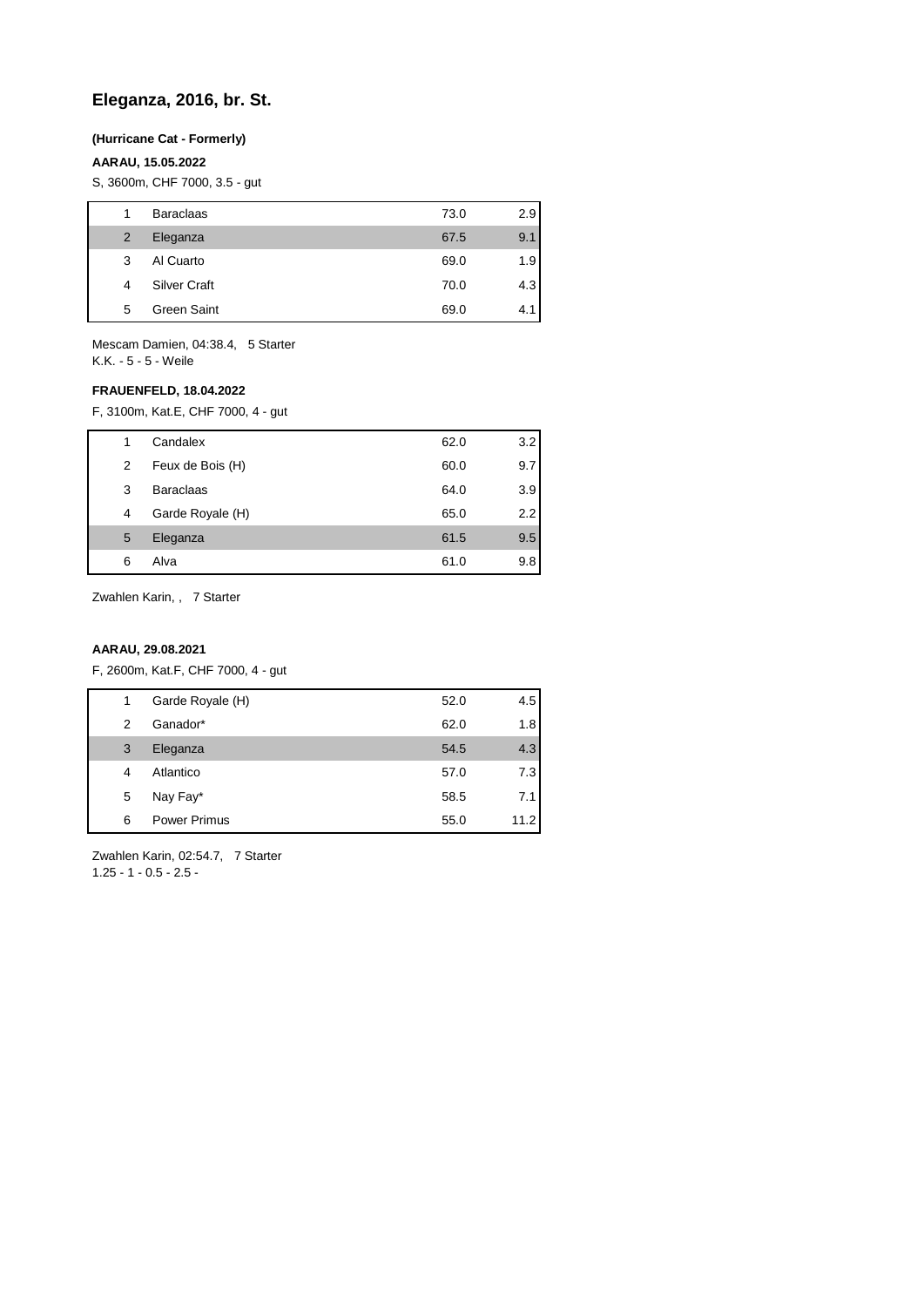## **Green Saint, 2016, br. W.**

#### **(Saint des Saints - Katouchka)**

## **AARAU, 15.05.2022**

S, 3600m, CHF 7000, 3.5 - gut

| 1 | <b>Baraclaas</b>    | 73.0 | 2.9 |
|---|---------------------|------|-----|
| 2 | Eleganza            | 67.5 | 9.1 |
| 3 | Al Cuarto           | 69.0 | 1.9 |
| 4 | <b>Silver Craft</b> | 70.0 | 4.3 |
| 5 | <b>Green Saint</b>  | 69.0 | 4.1 |
|   |                     |      |     |

Lemée Julien, 04:38.4, 5 Starter K.K. - 5 - 5 - Weile

### **FRAUENFELD, 18.04.2022**

F, 3100m, Kat.E, CHF 7000, 4 - gut

| 1 | Candalex           | 62.0 | 3.2 |
|---|--------------------|------|-----|
| 2 | Feux de Bois (H)   | 60.0 | 9.7 |
| 3 | <b>Baraclaas</b>   | 64.0 | 3.9 |
| 4 | Garde Royale (H)   | 65.0 | 2.2 |
| 5 | Eleganza           | 61.5 | 9.5 |
| 6 | Alva               | 61.0 | 9.8 |
| 7 | <b>Green Saint</b> | 59.0 | 9.2 |

Werder Pablo, , 7 Starter

## **MAIENFELD, 10.10.2021**

S, 3850m, CHF 10000, 3 - gut

| 1             | <b>Baraclaas</b>   |      |                  |
|---------------|--------------------|------|------------------|
|               |                    | 72.0 |                  |
| $\mathcal{P}$ | Bornasco           | 69.0 | 3.3 <sub>1</sub> |
| 3             | <b>Green Saint</b> | 69.0 | 3.0              |
| 4             | Manolo             | 68.0 |                  |

Cherchi Ivan, 04:55.0, 5 Starter 6 - Weile - Weile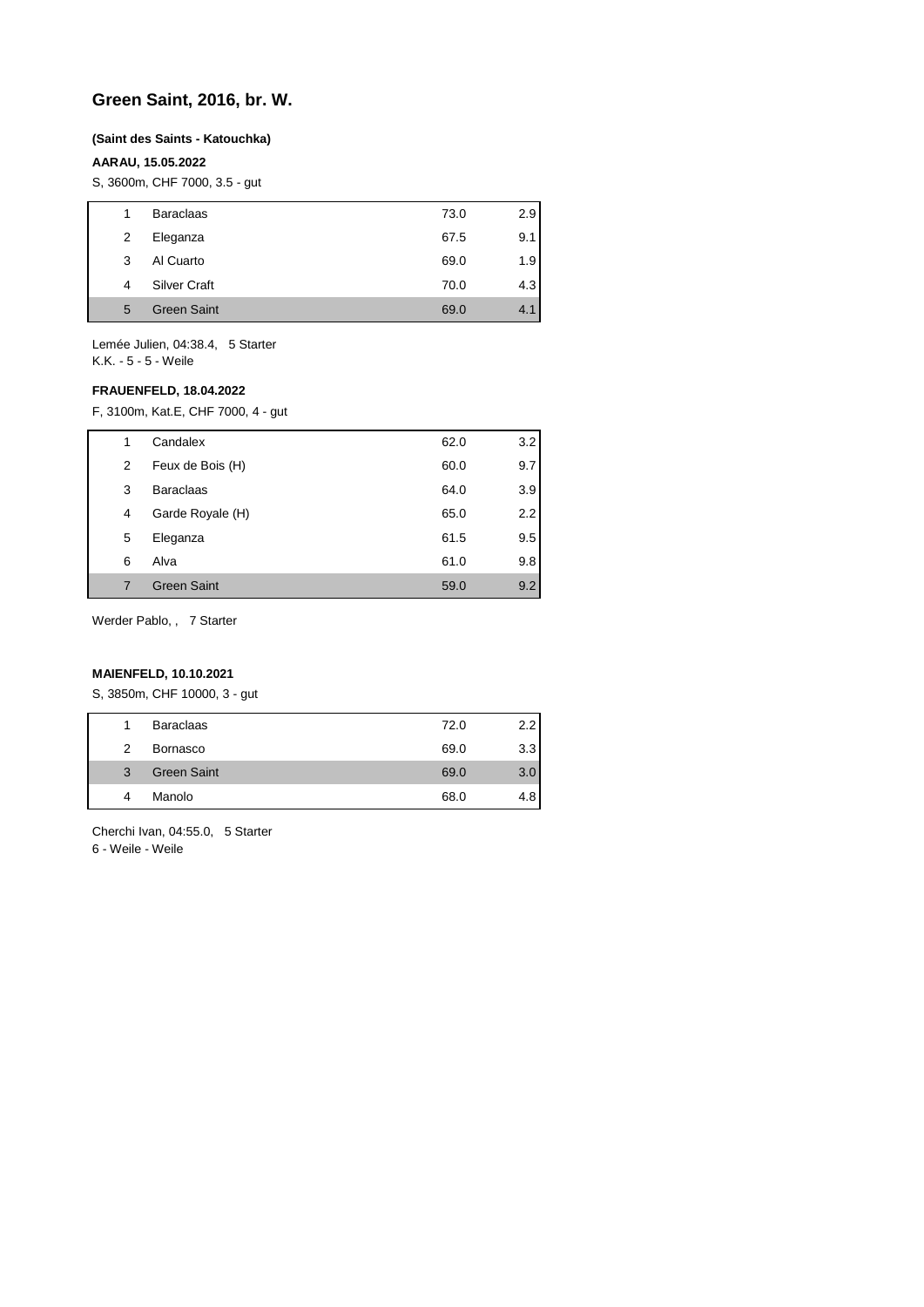## **Baraclaas, 2015, br. W.**

## **(Barastraight - Turga de la Tour)**

## **AARAU, 15.05.2022**

S, 3600m, CHF 7000, 3.5 - gut

| 1 | <b>Baraclaas</b>    | 73.0 | 2.9 |
|---|---------------------|------|-----|
| 2 | Eleganza            | 67.5 | 9.1 |
| 3 | Al Cuarto           | 69.0 | 1.9 |
| 4 | <b>Silver Craft</b> | 70.0 | 4.3 |
| 5 | Green Saint         | 69.0 | 4.1 |
|   |                     |      |     |

Beaurain Thomas, 04:38.4, 5 Starter K.K. - 5 - 5 - Weile

## **FRAUENFELD, 18.04.2022**

F, 3100m, Kat.E, CHF 7000, 4 - gut

| 1 | Candalex         | 62.0 | 3.2 |
|---|------------------|------|-----|
| 2 | Feux de Bois (H) | 60.0 | 9.7 |
| 3 | <b>Baraclaas</b> | 64.0 | 3.9 |
| 4 | Garde Royale (H) | 65.0 | 2.2 |
| 5 | Eleganza         | 61.5 | 9.5 |
| 6 | Alva             | 61.0 | 9.8 |

Velek Ondrej, , 7 Starter

## **MAIENFELD, 10.10.2021**

S, 3850m, CHF 10000, 3 - gut

|   | <b>Baraclaas</b> | 72.0 | 22  |
|---|------------------|------|-----|
| 2 | Bornasco         | 69.0 | 3.3 |
| 3 | Green Saint      | 69.0 | 3.0 |
| 4 | Manolo           | 68.0 | 4.8 |
|   |                  |      |     |

Labaisse Edgar, 04:55.0, 5 Starter 6 - Weile - Weile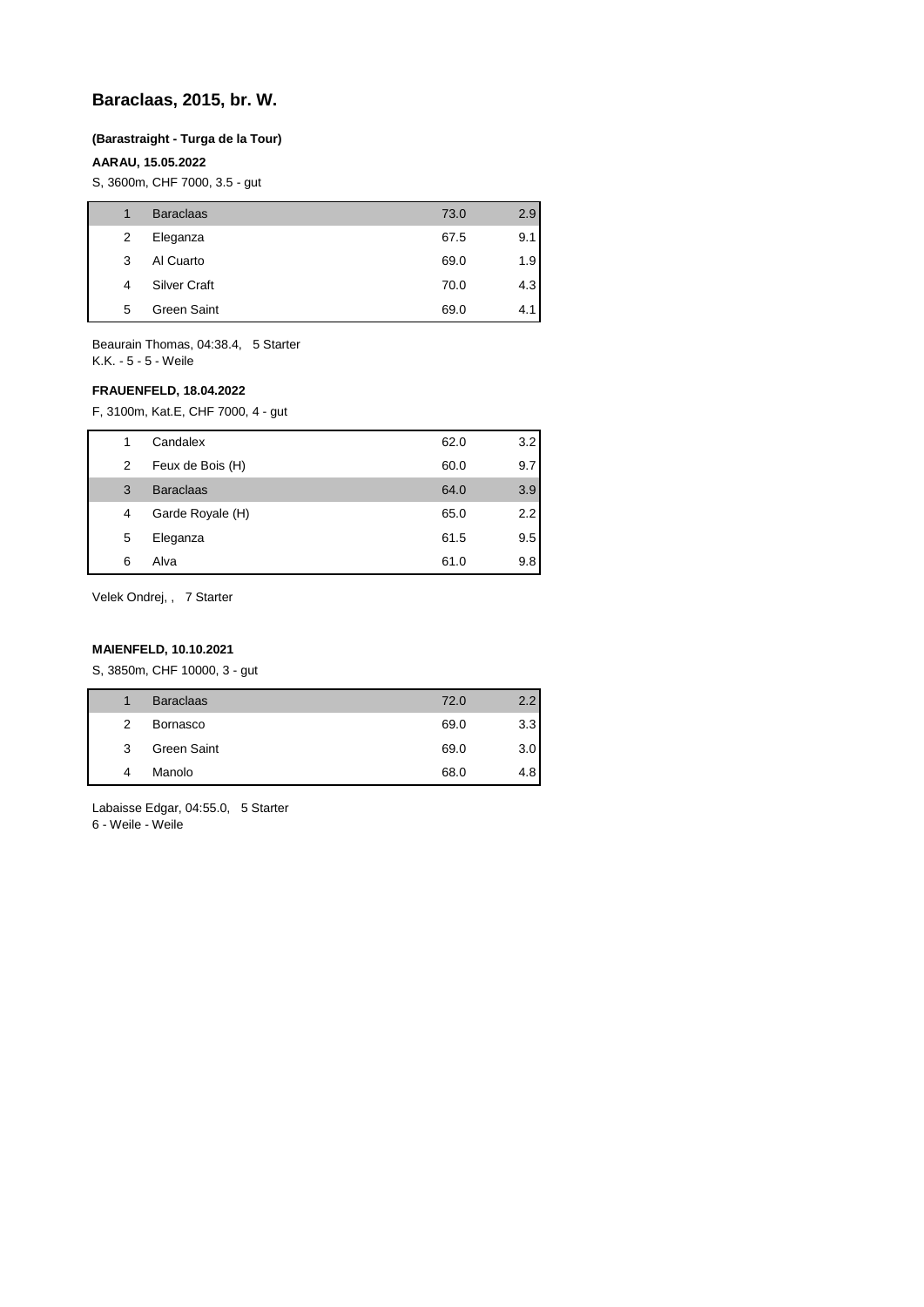# **Baraka de Thaix (H), 2011, Sch. W.**

#### **(Dom Alco - Jaka de Thaix)**

### **DIELSDORF, 08.05.2022**

S, 4300m, CHF 30000, 5 - weich

|   | Baraka de Thaix (H) | 67.0 | 1.8 <sup>1</sup> |
|---|---------------------|------|------------------|
| 2 | Bergerac            | 69.0 | 5.1              |
| 3 | Feux de Bois (H)    | 62.0 | 3.1              |

Beaurain Thomas, 05:32.9, 4 Starter 8 - Weile

**MAIENFELD, 03.10.2021**

C, 5400m, CHF 25000, 2.5 - fest

|   | Baraka de Thaix (H)   | 68.0 | 1.6 |
|---|-----------------------|------|-----|
| 2 | Etoile des Vernes (H) | 65.5 | 5.4 |
| 3 | Galant du Chenet      | 69.0 | 2.9 |
| 4 | Contre Tous (H)       | 65.0 | 6.2 |

Huber Michael, 08:03.0, 5 Starter 1.5 - 0.5 - Weile

#### **AARAU, 12.09.2021**

S, 4200m, CHF 40000, 4 - gut

| 1  | Bergerac            | 68.0 | 8.5 |
|----|---------------------|------|-----|
| 2  | Candalex            | 69.0 | 2.4 |
| 3  | Roi d'Etoile        | 72.0 | 3.1 |
| 99 | Baraka de Thaix (H) | 69.0 | 2.1 |
|    |                     |      |     |

Philipperon Ludovic, 05:12.2, 5 Starter

7 - Weile - Weile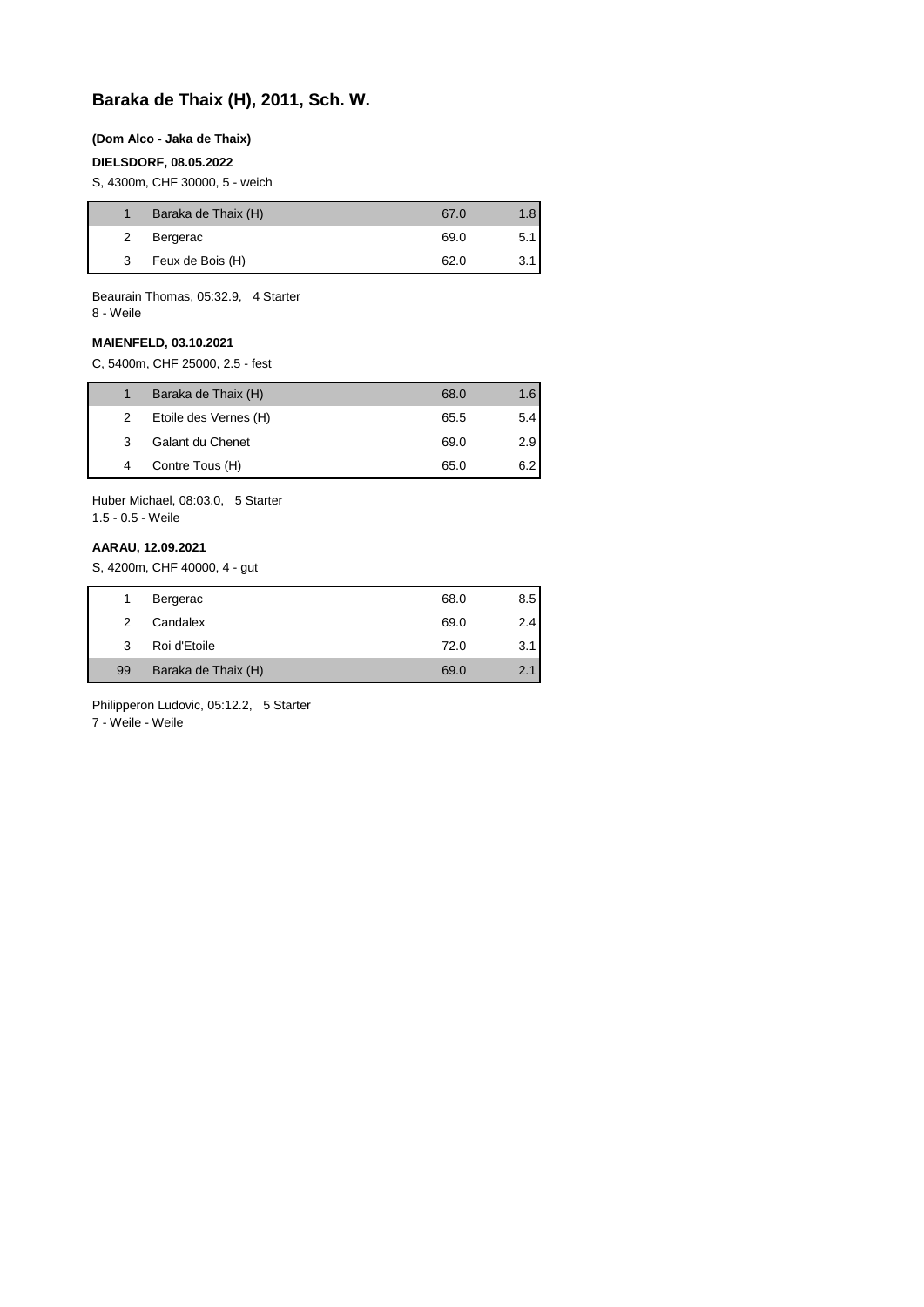## **Bergerac, 2013, F. W.**

#### **(Spirit One - New Simardiere)**

## **DIELSDORF, 08.05.2022**

S, 4300m, CHF 30000, 5 - weich

|   | Baraka de Thaix (H) | 67.0 | 1.8 |
|---|---------------------|------|-----|
|   | Bergerac            | 69.0 | 5.1 |
| 3 | Feux de Bois (H)    | 62.0 |     |

Mescam Damien, 05:32.9, 4 Starter 8 - Weile

## **MAIENFELD, 10.10.2021**

S, 4200m, CHF 15000, 3 - gut

|   | Candalex            | 70.0 | 1.8 |
|---|---------------------|------|-----|
| 2 | Feux de Bois (H)    | 65.0 | 4.2 |
| 3 | Angostura           | 67.0 | 5.2 |
| 4 | Bergerac            | 70.0 | 3.9 |
| 5 | <b>Raffles Rose</b> | 66.0 | 4.4 |

Labaisse Edgar, 05:07.2, 5 Starter Weile - 0.5 - 7 - k.K.

### **AARAU, 12.09.2021**

S, 4200m, CHF 40000, 4 - gut

|   | Bergerac     | 68.0 | 8.5 |
|---|--------------|------|-----|
| 2 | Candalex     | 69.0 | 2.4 |
| 3 | Roi d'Etoile | 72.0 | 3.1 |

Mescam Damien, 05:12.2, 5 Starter

7 - Weile - Weile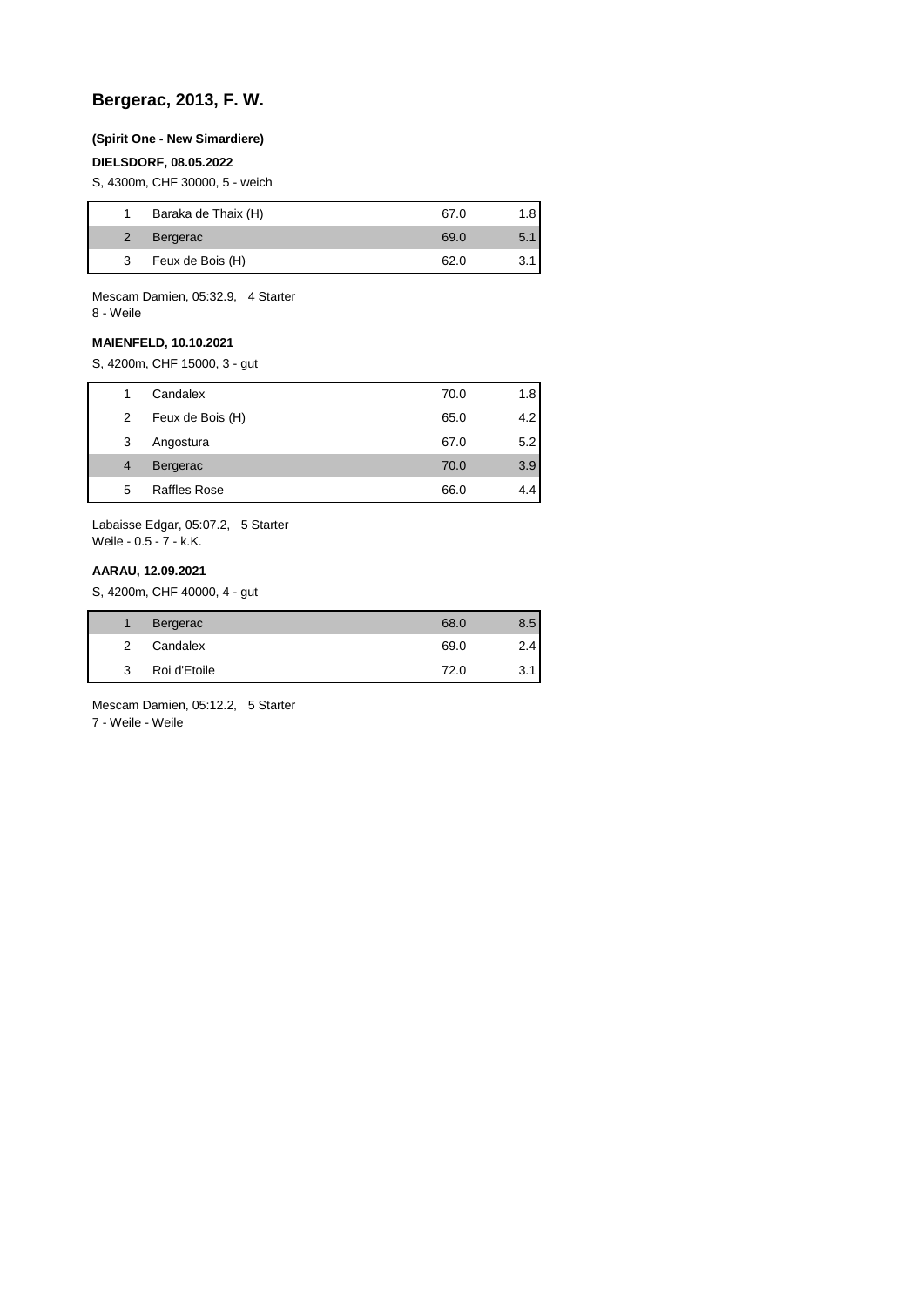# **Feux de Bois (H), 2015, br. W.**

#### **(Spanish Moon - Mousse des Bois)**

## **DIELSDORF, 08.05.2022**

S, 4300m, CHF 30000, 5 - weich

|   | Baraka de Thaix (H) | 67.0 | 1.8 |
|---|---------------------|------|-----|
| 2 | Bergerac            | 69.0 | 5.1 |
| 3 | Feux de Bois (H)    | 62.0 | 3.1 |

Lemée Julien, 05:32.9, 4 Starter 8 - Weile

#### **FRAUENFELD, 18.04.2022**

F, 3100m, Kat.E, CHF 7000, 4 - gut

|   | Candalex         | 62.0 | 3.2 |
|---|------------------|------|-----|
| 2 | Feux de Bois (H) | 60.0 | 9.7 |
| 3 | <b>Baraclaas</b> | 64.0 | 3.9 |
| 4 | Garde Royale (H) | 65.0 | 2.2 |
| 5 | Eleganza         | 61.5 | 9.5 |
| 6 | Alva             | 61.0 | 9.8 |

Guilbert Nicolas, , 7 Starter

## **MAIENFELD, 10.10.2021**

S, 4200m, CHF 15000, 3 - gut

| 1              | Candalex            | 70.0 | 1.8 |
|----------------|---------------------|------|-----|
| $\overline{2}$ | Feux de Bois (H)    | 65.0 | 4.2 |
| 3              | Angostura           | 67.0 | 5.2 |
| 4              | Bergerac            | 70.0 | 3.9 |
| 5              | <b>Raffles Rose</b> | 66.0 | 4.4 |

Lemée Julien, 05:07.2, 5 Starter Weile - 0.5 - 7 - k.K.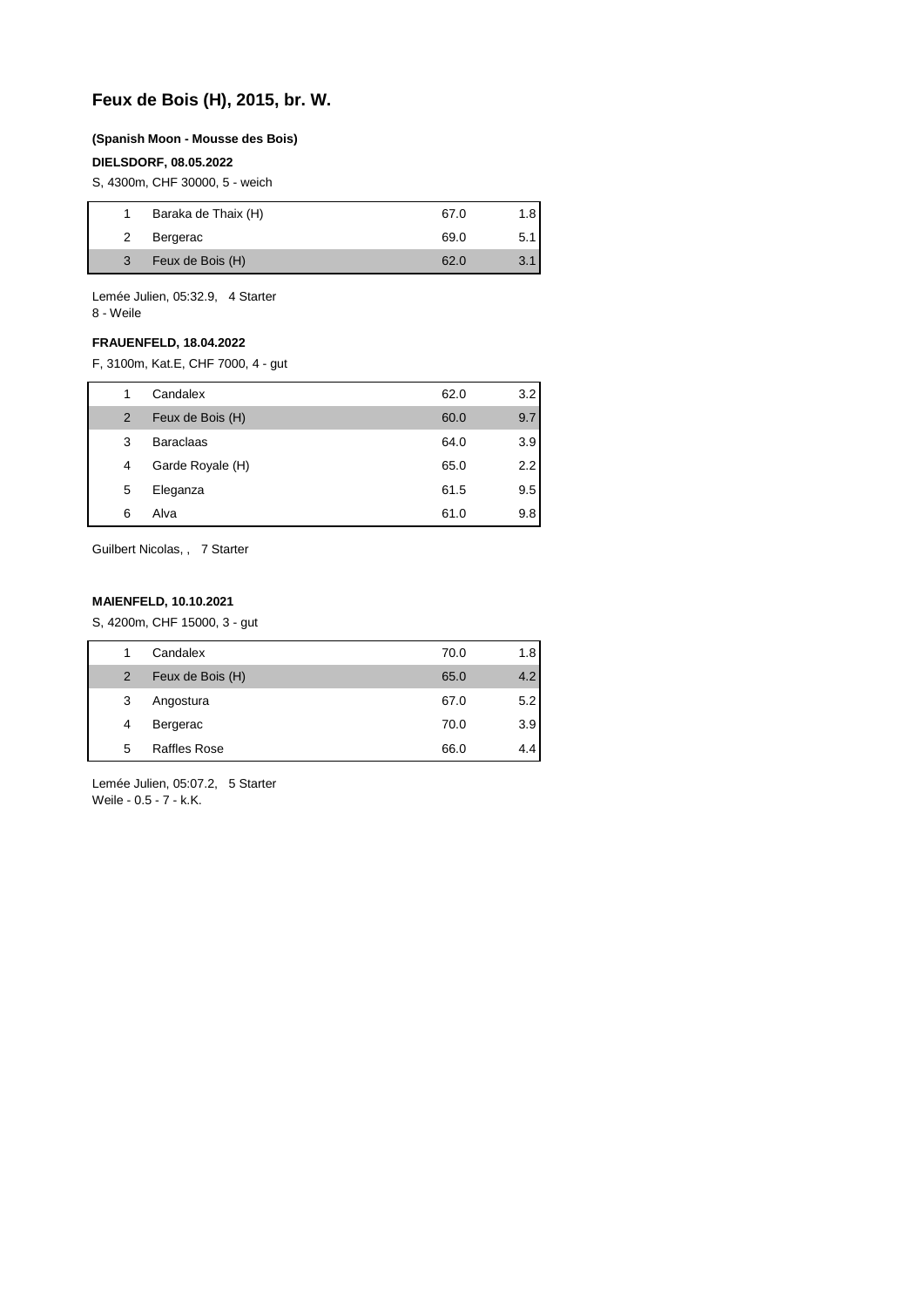# **Beaumar (H), 2011, dbr. W.**

#### **(Khalkevi - Passemare)**

## **AARAU, 15.05.2022**

C, 4400m, CHF 7000, 3.5 - gut

| 1 | Etoile des Vernes (H) | 65.5 | 3.3  |
|---|-----------------------|------|------|
| 2 | Beaumar (H)           | 70.0 | 1.8  |
| 3 | Gordon Pym (H)        | 67.0 | 2.8  |
| 4 | Contre Tous (H)       | 67.0 | 10.0 |
| 5 | Persian Doll          | 65.5 | 71   |

Lemée Julien, 06:18.3, 5 Starter

2 - 0.25 - 1 - Weile

## **MAIENFELD, 10.10.2021**

C, 4800m, CHF 20000, 3 - gut

|   | Beaumar (H)     | 67.0 | 2.3 |
|---|-----------------|------|-----|
| 2 | Gordon Pym (H)  | 68.0 | 3.0 |
| 3 | Alva            | 66.0 | 5.5 |
| 4 | Contre Tous (H) | 67.0 | 3.0 |
| 5 | Persian Doll    | 65.5 | 5.9 |
|   |                 |      |     |

Cherchi Ivan, 07:19.9, 5 Starter Kopf - 0.75 - Hals - Weile

#### **MAIENFELD, 03.10.2021**

C, 4200m, CHF 10000, 2.5 - fest

| 1 | Beaumar (H)     | 67.0 | 2.3 |
|---|-----------------|------|-----|
| 2 | <b>Bornasco</b> | 69.0 | 3.5 |
| 3 | Gordon Pym (H)  | 69.0 | 2.5 |
| 4 | Alva            | 67.0 | 5.9 |
| 5 | Persian Doll    | 67.5 | 5.9 |

Cherchi Ivan, 06:20.3, 5 Starter 0.25 - 3 - Hals - Weile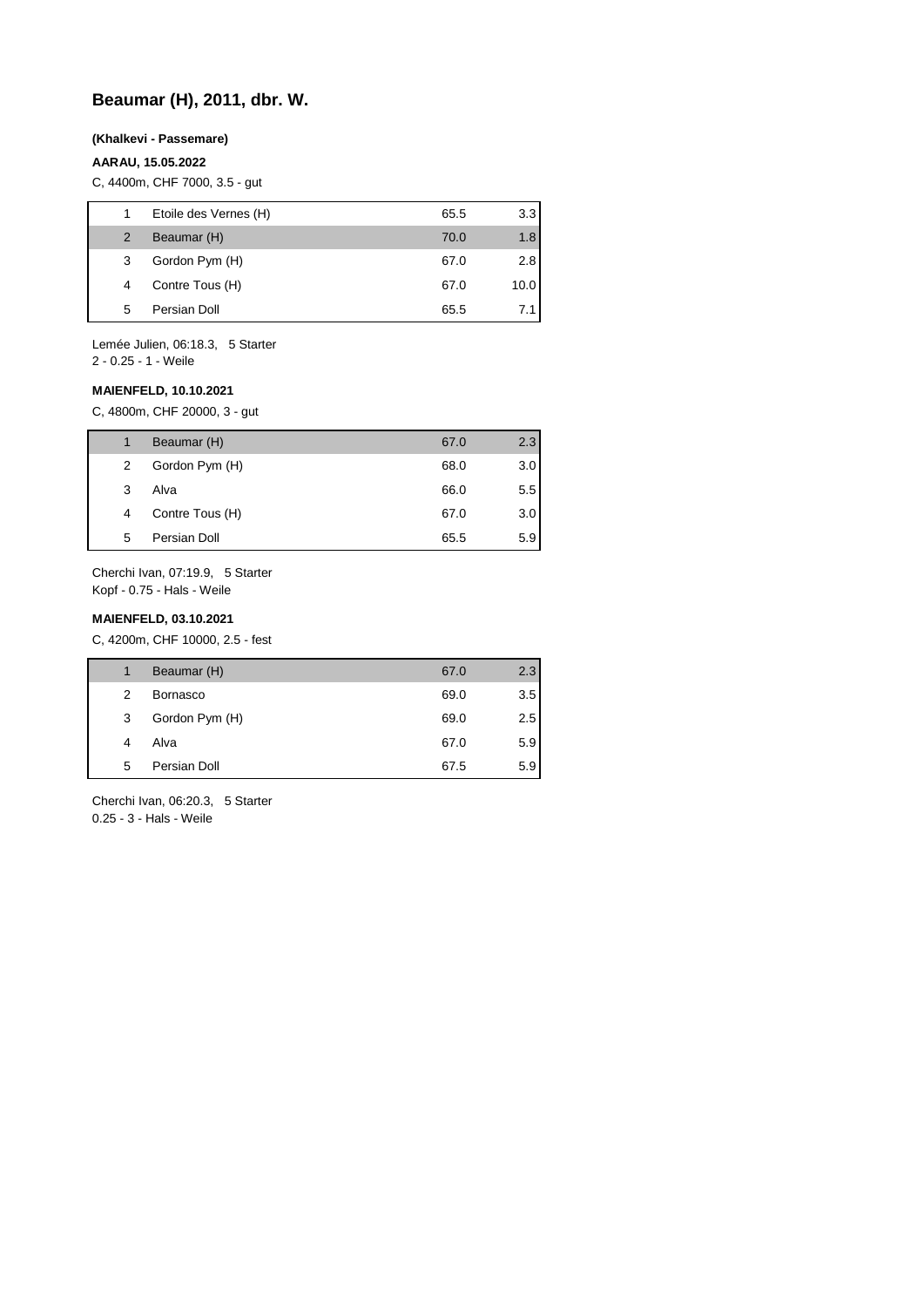# **Contre Tous (H), 2012, br. W.**

#### **(Forestier - Orphee de Vonnas)**

#### **AARAU, 15.05.2022**

C, 4400m, CHF 7000, 3.5 - gut

|   | Etoile des Vernes (H) | 65.5 | 3.3  |
|---|-----------------------|------|------|
| 2 | Beaumar (H)           | 70.0 | 1.8  |
| 3 | Gordon Pym (H)        | 67.0 | 2.81 |
| 4 | Contre Tous (H)       | 67.0 | 10.0 |
| 5 | Persian Doll          | 65.5 |      |
|   |                       |      |      |

Myska Jaroslav, 06:18.3, 5 Starter

2 - 0.25 - 1 - Weile

## **MAIENFELD, 10.10.2021**

C, 4800m, CHF 20000, 3 - gut

| 1. | Beaumar (H)     | 67.0 | 2.3 |
|----|-----------------|------|-----|
| 2  | Gordon Pym (H)  | 68.0 | 3.0 |
| 3  | Alva            | 66.0 | 5.5 |
| 4  | Contre Tous (H) | 67.0 | 3.0 |
| 5  | Persian Doll    | 65.5 | 5.9 |

Agus Gabriele, 07:19.9, 5 Starter Kopf - 0.75 - Hals - Weile

#### **MAIENFELD, 03.10.2021**

C, 5400m, CHF 25000, 2.5 - fest

| 1. | Baraka de Thaix (H)   | 68.0 | 1.6 |
|----|-----------------------|------|-----|
| 2  | Etoile des Vernes (H) | 65.5 | 5.4 |
| 3  | Galant du Chenet      | 69.0 | 2.9 |
| 4  | Contre Tous (H)       | 65.0 | 6.2 |
|    |                       |      |     |

Am.Tett Frederick, 08:03.0, 5 Starter 1.5 - 0.5 - Weile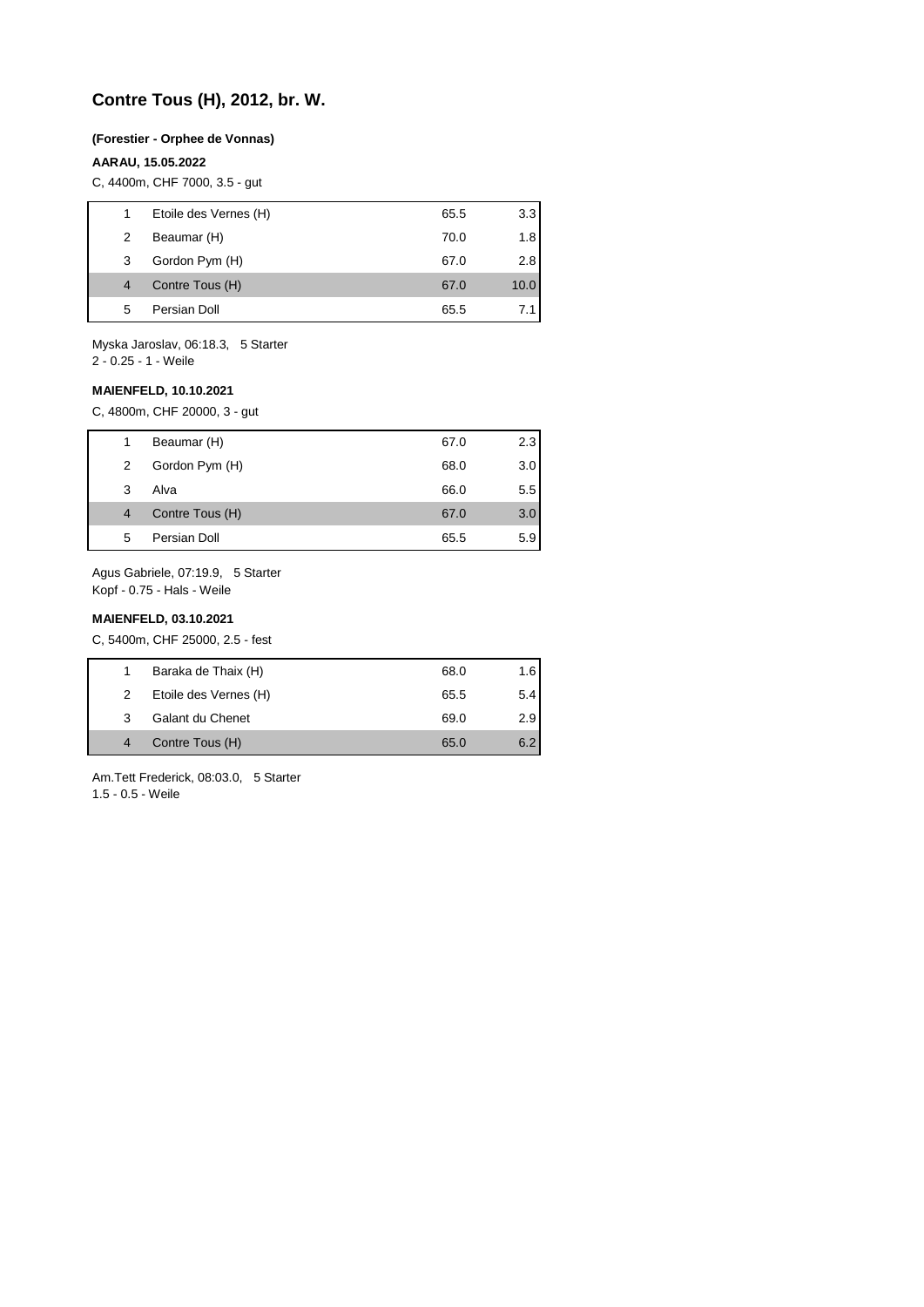## **Etoile des Vernes (H), 2014, br. St.**

#### **(Kotky Bleu - Popins)**

## **AARAU, 15.05.2022**

C, 4400m, CHF 7000, 3.5 - gut

|   | Etoile des Vernes (H) | 65.5 | 3.3  |
|---|-----------------------|------|------|
| 2 | Beaumar (H)           | 70.0 | 1.8  |
| 3 | Gordon Pym (H)        | 67.0 | 2.8  |
| 4 | Contre Tous (H)       | 67.0 | 10.0 |
| 5 | Persian Doll          | 65.5 |      |

Huber Michael, 06:18.3, 5 Starter

2 - 0.25 - 1 - Weile

## **DIELSDORF, 24.10.2021**

S, 3750m, CHF 8000, 3.5 - gut

| 1              | Garde Royale (H)      | 64.0 | 2.1 |
|----------------|-----------------------|------|-----|
| 2              | <b>Silver Craft</b>   | 69.0 | 4.7 |
| 3              | Raffles Rose          | 71.0 | 5.3 |
| $\overline{4}$ | Etoile des Vernes (H) | 64.5 | 2.4 |
| 5              | Alva                  | 66.0 | 6.1 |

Am.Maussion Sylvain, 04:40.9, 5 Starter 0.5 - 0.75 - Kopf - 6

#### **MAIENFELD, 03.10.2021**

C, 5400m, CHF 25000, 2.5 - fest

|   | Baraka de Thaix (H)   | 68.0 | 1.6 |
|---|-----------------------|------|-----|
| 2 | Etoile des Vernes (H) | 65.5 | 5.4 |
| 3 | Galant du Chenet      | 69.0 | 2.9 |
|   | Contre Tous (H)       | 65.0 | 6.2 |

Schneider Carina, 08:03.0, 5 Starter 1.5 - 0.5 - Weile